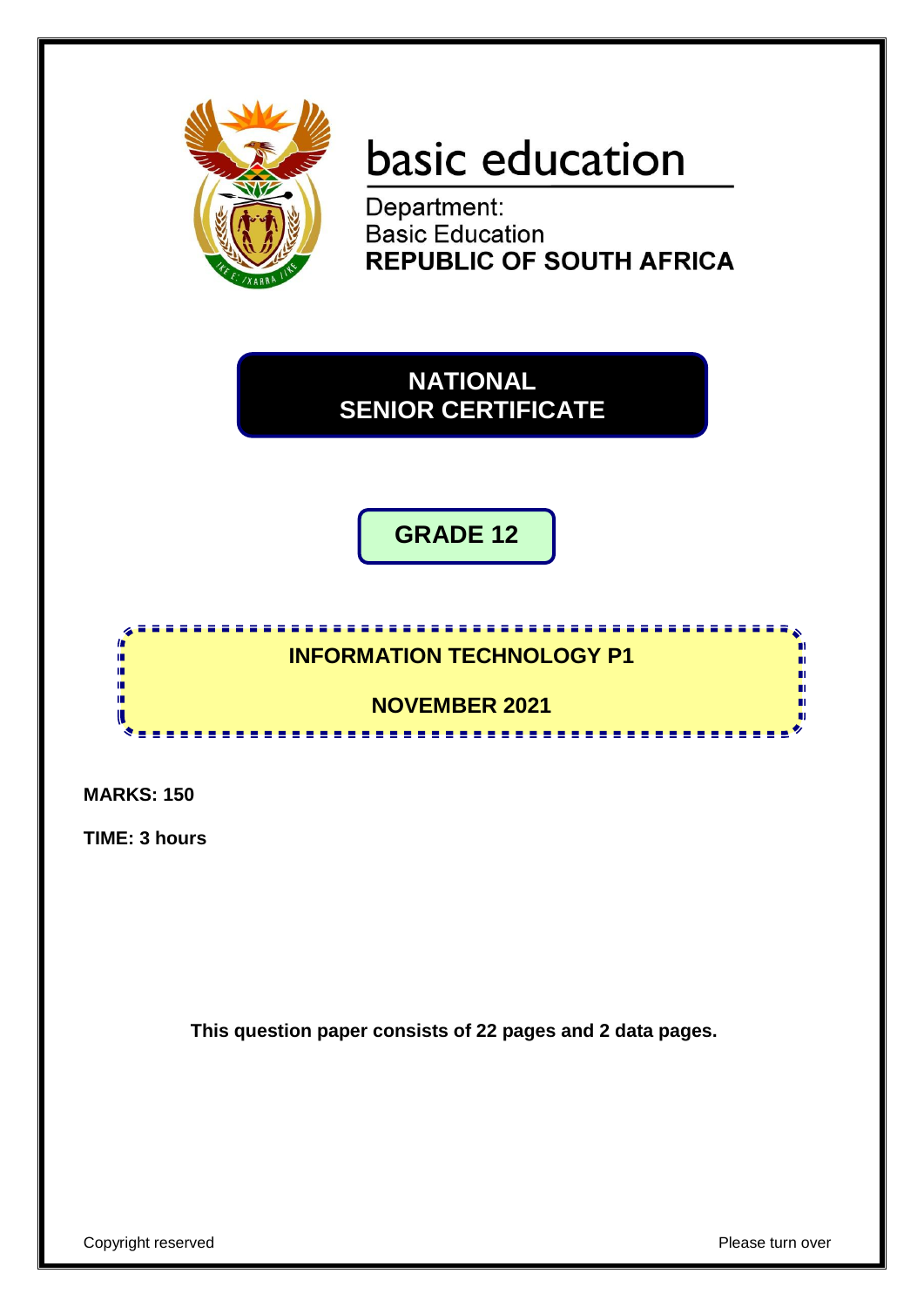#### **INSTRUCTIONS AND INFORMATION**

- 1. This question paper is divided into FOUR sections. Candidates must answer ALL the questions in ALL FOUR sections.
- 2. The duration of this examination is three hours. Because of the nature of this examination it is important to note that you will not be permitted to leave the examination room before the end of the examination session.
- 3. This question paper is set with programming terms that are specific to Delphi programming language. The Delphi programming language must be used to answer the questions.
- 4. Make sure that you answer the questions according to the specifications that are given in each question. Marks will be awarded according to the set requirements.
- 5. Answer only what is asked in each question. For example, if the question does not ask for data validation, then no marks will be awarded for data validation.
- 6. Your programs must be coded in such a way that they will work with any data and not just the sample data supplied or any data extracts that appear in the question paper.
- 7. Routines, such as search, sort and selection, must be developed from first principles. You may NOT use the built-in features of Delphi for any of these routines.
- 8. All data structures must be declared by you, the programmer, unless the data structures are supplied.
- 9. You must save your work regularly on the disk/CD/DVD/flash disk you have been given, or on the disk space allocated to you for this examination session.
- 10. Make sure that your examination number appears as a comment in every program that you code, as well as on every event indicated.
- 11. If required, print the programming code of all the programs/classes that you completed. Your examination number must appear on all the printouts. You will be given half an hour printing time after the examination session.
- 12. At the end of this examination session you must hand in a disk/CD/DVD/flash disk with all your work saved on it OR you must make sure that all your work has been saved on the disk space allocated to you for this examination session. Ensure that all files can be read.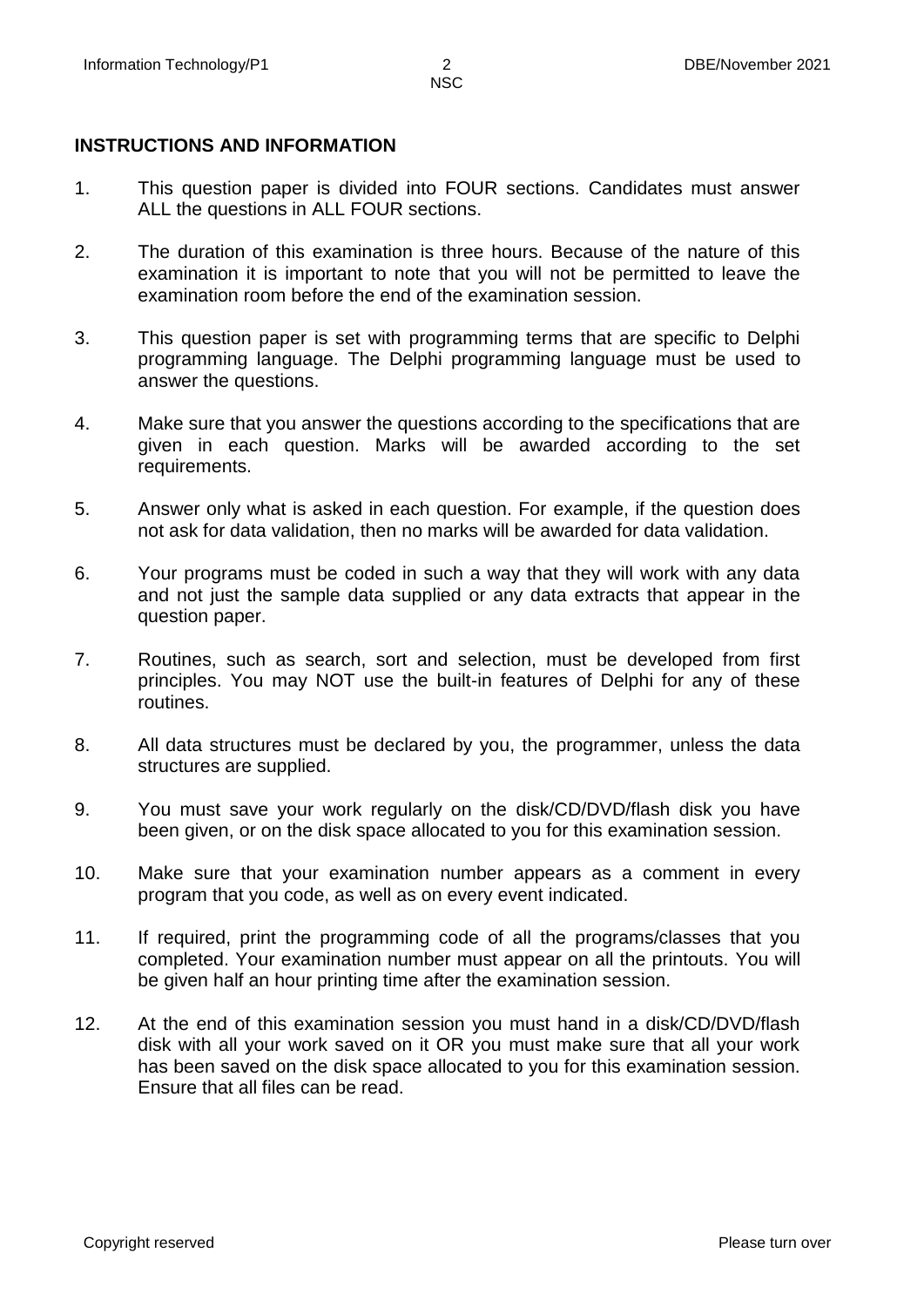13. The files that you need to complete this question paper have been provided to you on the disk/CD/DVD/flash disk or on the disk space allocated to you. The files are provided in the form of password-protected executable files.

**NOTE:** Candidates must use the file **DataENGNov2021.exe**.

Do the following:

- Double click on the following password-protected executable file: **DataENGNov2021.exe**.
- Click on the 'Extract' button.
- Enter the following password: **eHikeNov2021**

Once extracted, the following list of files will be available in the folder **DataENGNov2021**:

#### **Question 1:**

Question1\_P.dpr Question1\_P.dproj Question1\_P.res Question1\_U.dfm Question1\_U.pas

#### **Question 2:**

ConnectDB\_U.pas HikingDB - Copy.mdb HikingDB.mdb Question2\_P.dpr Question2\_P.dproj Question2\_P.res Question2\_U.dfm Question2\_U.pas

#### **Question 3:**

HikingTrail\_U.pas Question3\_P.dpr Question3\_P.dproj Question3\_P.res Question3\_U.dfm Question3\_U.pas \*.txt 9 files \*.jpg 9 files

# **Question 4:**

Question4\_P.dpr Question4\_P.dproj Question4\_P.res Question4\_U.dfm Question4\_U.pas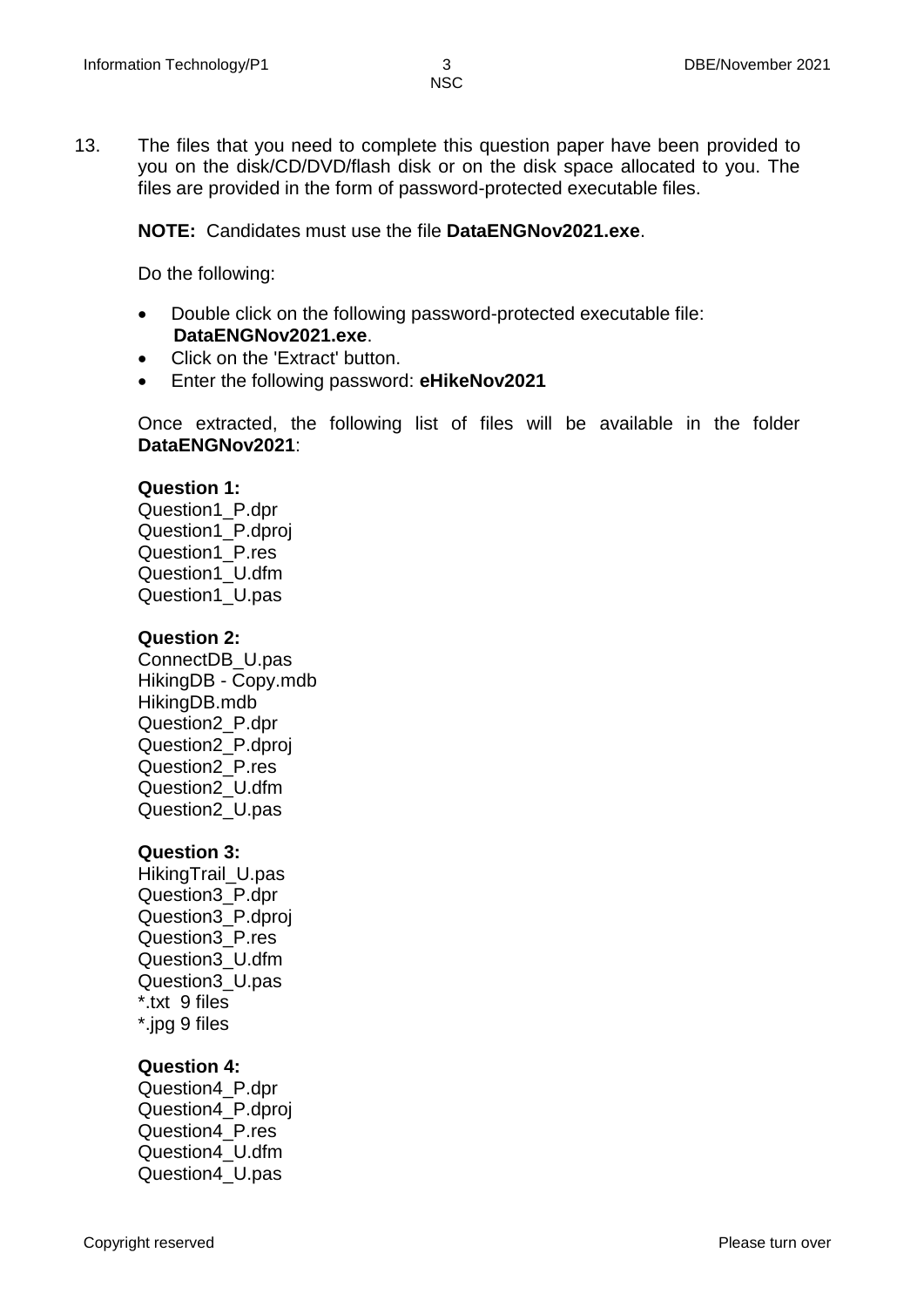# **SECTION A**

# **QUESTION 1: GENERAL PROGRAMMING SKILLS**

Do the following:

- Open the incomplete program in the **Question 1** folder.
- Enter your examination number as a comment in the first line of the **Question1\_U.pas** file.
- Compile and execute the program. The program has no functionality currently.
- Use the variables provided to answer the questions.

| Question 1 - General programming skills | X<br>□                |
|-----------------------------------------|-----------------------|
| Question 1.1                            | Question 1.4          |
| Frand<br>$IblQ1_1$                      |                       |
| Question 1.2                            |                       |
|                                         |                       |
| ∣⊧<br>$\Rightarrow$<br>Number of breaks |                       |
| Number of rolls<br>$IblQ1_2$            | Select a symbol       |
| 1.2 - Number of rolls                   |                       |
| Question 1.3                            | 1.4 - Display pattern |
|                                         | Question 1.5          |
| 1.3 - Calculate volume                  | 1.5 - Characters      |

Example of the graphical user interface (GUI):

 Complete the code for each section of QUESTION 1, as described in QUESTION 1.1 to QUESTION 1.5 that follow.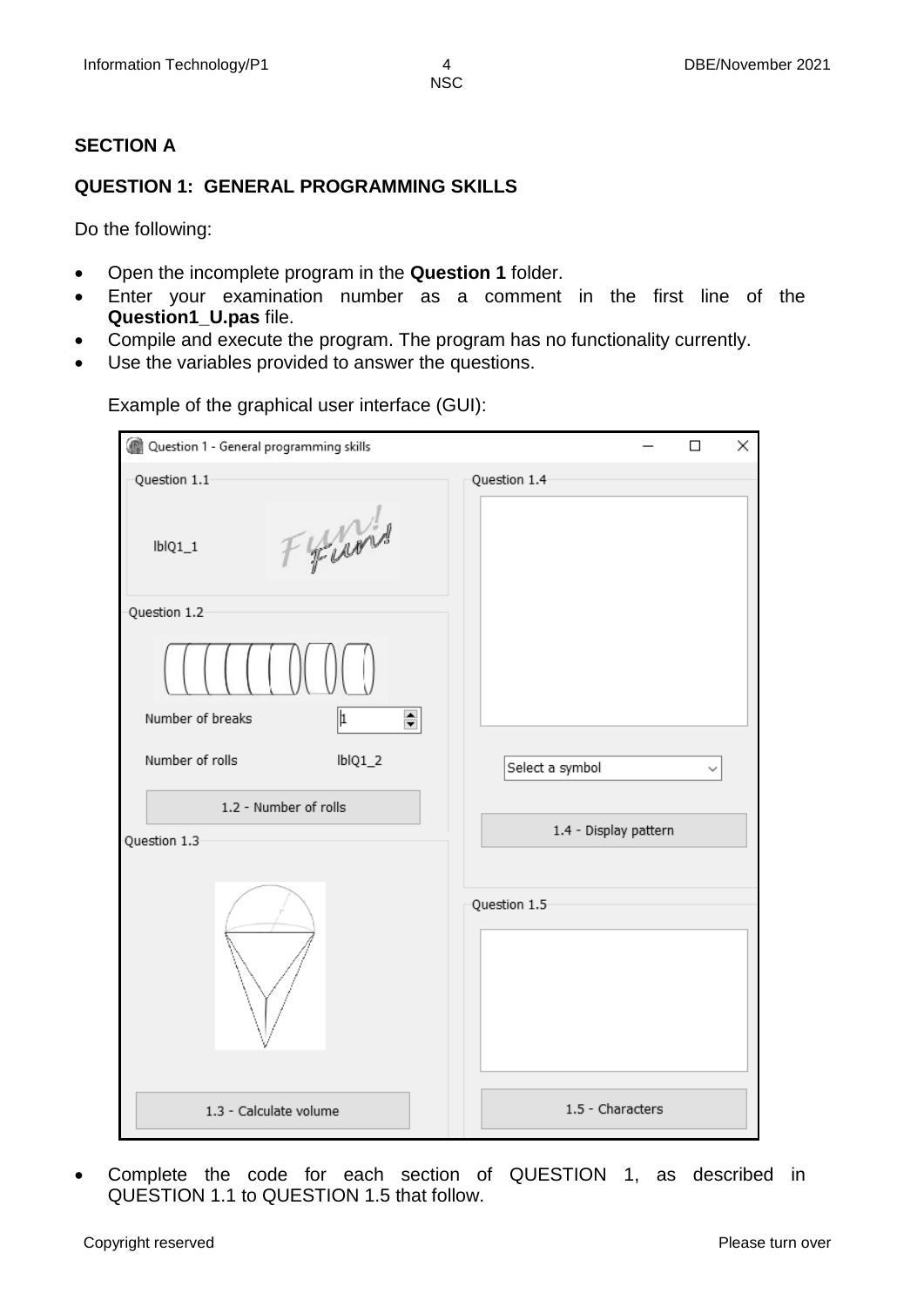#### 1.1 **FormCreate event**

Write code to change the format of the label **lblQ1\_1** as follows:

- Display the text 'Coding is' when the program is executed.
- Change the colour of the text to green (clGreen).
- Change the size of the font to 16 pt.
- Change the font to 'Arial'.

Example of output:

| Question 1.1 |      |
|--------------|------|
| Coding is    | Turn |

(4)

### 1.2 **Button [1.2 - Number of rolls]**

Energy sweets recommended for hikers to have during each break while hiking are packaged in rolls of eight sweets per roll. Hikers normally eat four sweets during each break. Use the **spnQ1\_2** spin edit to select/enter the number of breaks a hiker plans on taking. The program must determine the number of sweet rolls that must be purchased for the hike.

Write code to do the following:

- Create a constant SWEETS PER ROLL to store the value of 8.
- Declare suitable integer variables for the number of breaks, the total number of sweets and the number of rolls to purchase.
- Extract the number of breaks to be taken during a hike from the **spnQ1\_2** spin edit.
- Calculate the total number of sweets that a hiker will have during the hike. Assume that hikers will consume four sweets during each break.
- Calculate the minimum number of rolls that need to be purchased to supply the hiker with enough sweets for the hike.
- Display the number of rolls on the **lblQ1\_2** label.

Example of output for seven breaks: Example of output for eight breaks:

| Question 1.2          |   |
|-----------------------|---|
| Number of breaks      | 7 |
| Number of rolls       | 4 |
| 1.2 - Number of rolls |   |



(8)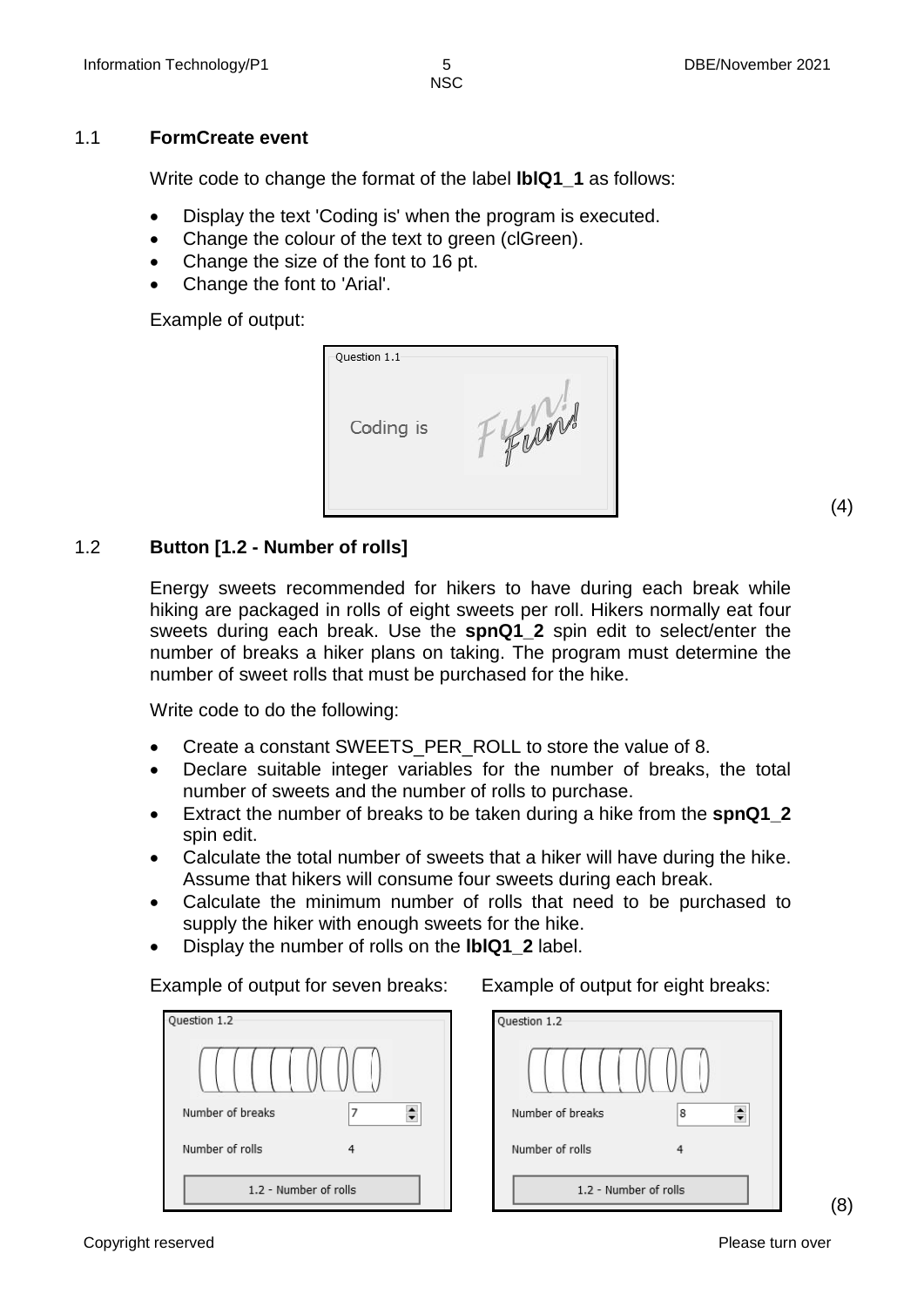# 1.3 **Button [1.3 - Calculate volume]**

The figure shown below was compiled using a combination of half a sphere and a tetrahedron (a solid shape with four flat sides that are triangles). The program must calculate and display the volume of the combined figure.



The following information is provided:

• The formula to calculate the volume of the combined figure is:

$$
V = volume of tetrahedron + \frac{1}{2}(volume of sphere)
$$

• The volume of the tetrahedron in the figure is given as 133  $\text{cm}^3$ .



• The formula to calculate the volume of a sphere is:

$$
V=\frac{4}{3}\pi r^3
$$



Use the information provided and write code to do the following:

- Calculate the volume of the combined figure if the radius of the sphere is 3 cm.
- Display the volume in a ShowMessage box formatted to ONE decimal place.

Example of output:

| Question1_p   |    |
|---------------|----|
| Volume: 189.5 |    |
|               | ΩK |

(7)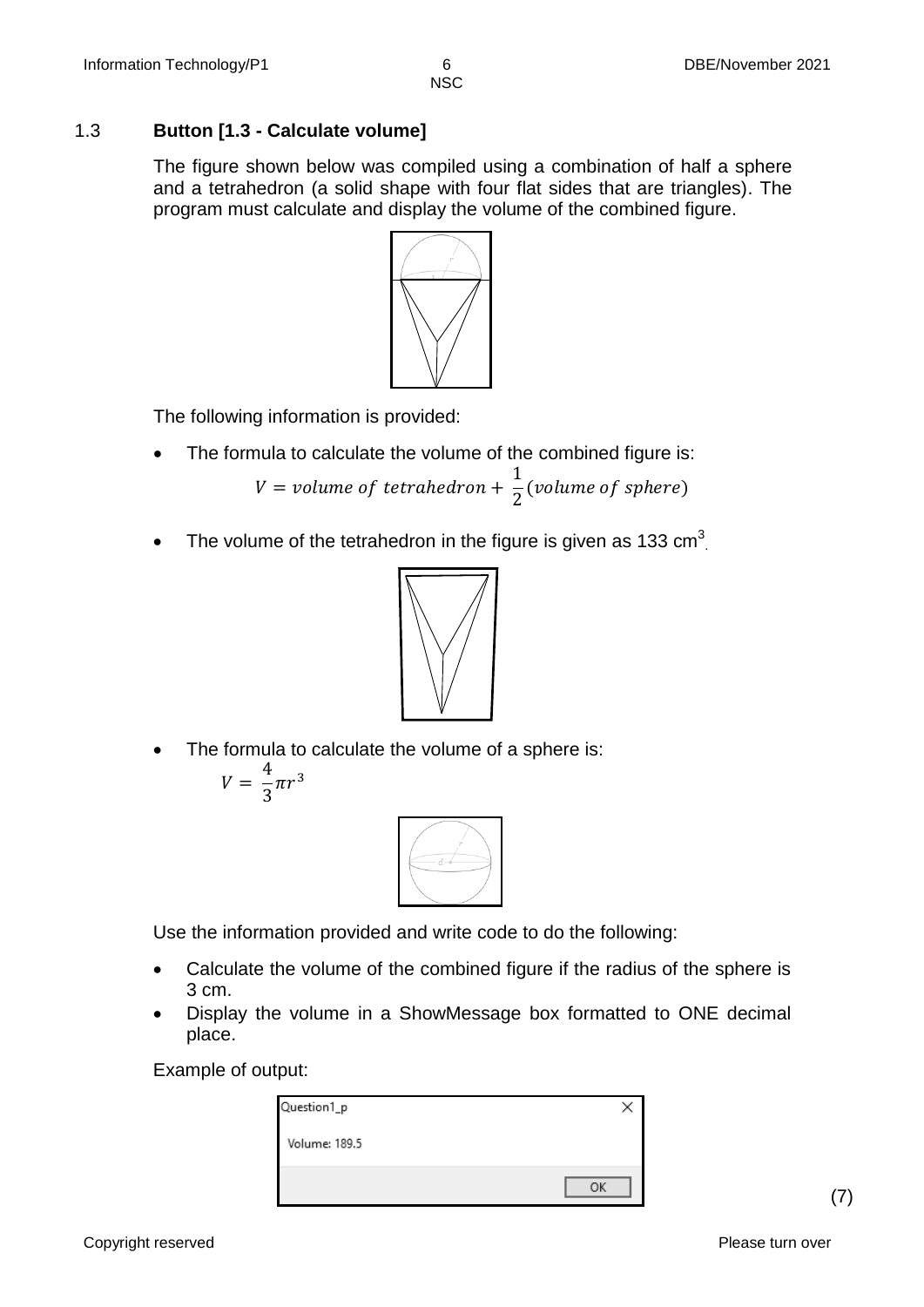# 1.4 **Button [1.4 - Display pattern]**

A pattern with a symbol selected from the **cmbQ1\_4** combo box must be displayed. The pattern is a square which consists of the same number of rows and columns. The number of rows and columns is obtained from the position of the symbol that has been selected from the combo box.

**NOTE:** The first item (@) in the combo box is situated in position one.

The first eight symbols in the combo box are shown below.

| Select a symbol |  |
|-----------------|--|
| @<br>#          |  |
|                 |  |
|                 |  |
| \$<br>%<br>&    |  |
|                 |  |
| λ               |  |
| ÷               |  |
|                 |  |

Write code to do the following:

- Clear the output area **redQ1\_4**.
- Extract the symbol selected by the user from the **cmbQ1\_4** combo box.
- Obtain the position of the symbol selected in the combo box to determine the number of rows and columns.
- Use nested loop structures to display the pattern (block) in the rich edit, using the selected symbol.

Example of output if the first item (@) is selected in **cmbQ1\_4**:



Example of output if the third item (\$) is selected in **cmbQ1\_4**:

| uestion 1.4                    |
|--------------------------------|
| \$\$\$<br>\$\$\$<br>\$\$<br>\$ |

(11)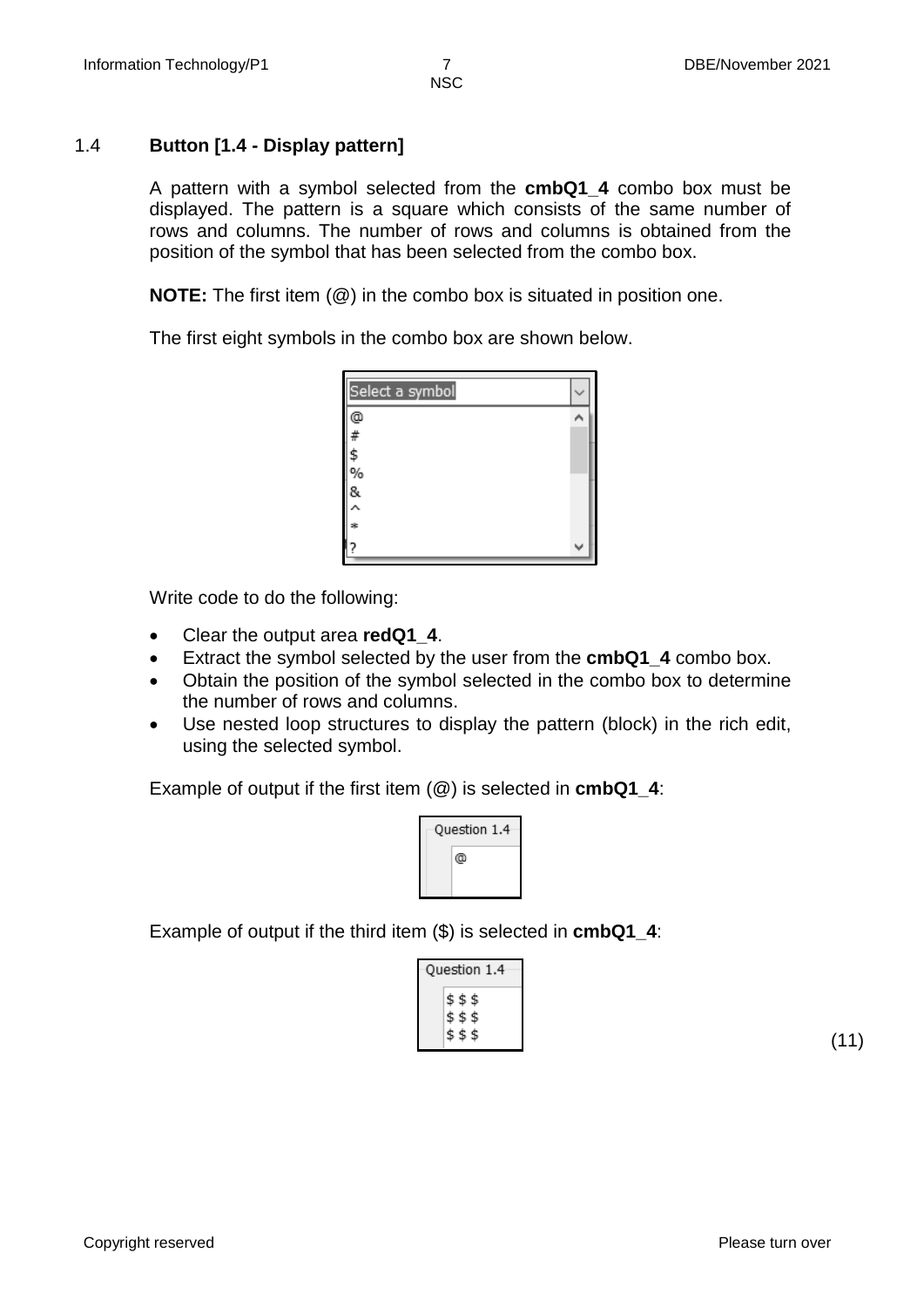# 1.5 **Button [1.5 - Characters]**

A string must be compiled by randomly generating upper-case letters of the alphabet until the same letter is generated consecutively.

Code has been provided to clear the rich edit and to initialise an output string.

Write code to do the following:

- Randomly generate a capital letter from the alphabet in the range 'A'..'Z'.
- Compile a string using the generated letters.
- Repeat the process until the generated letter is a duplicate of the previous (last) letter that was generated.
- Display the generated string in the **redQ1\_5** rich edit. Each time the output string must include the final duplicate characters, as shown in the example output.
- **HINT:** The ASCII values for the letters 'A' to 'Z' start at 65 for the letter 'A', 66 for the letter 'B', and so on up to the value of 90 for the letter 'Z'.

Example of output:

| Question 1.5                                      |  |
|---------------------------------------------------|--|
| CLUVRLIKGOQLEIKOTGPYTVXWFIYETETJPF<br>WMNLCXCSTUU |  |

In the example above, the process was terminated because the letter 'U' was generated consecutively.

| Question 1.5                    |
|---------------------------------|
| <b>UMGUFINYJSDKZUJXGFMKCHCC</b> |

In the example above, the process was terminated because the letter 'C' was generated consecutively.

**NOTE:** The output your program generates may differ from the output examples, because the letters are randomly generated. The string that is generated can contain less or more characters than the strings supplied in the examples. (10)

Enter your examination number as a comment in the first line of the program file.

- Save your program.
- Print the code if required.

# **TOTAL SECTION A: 40**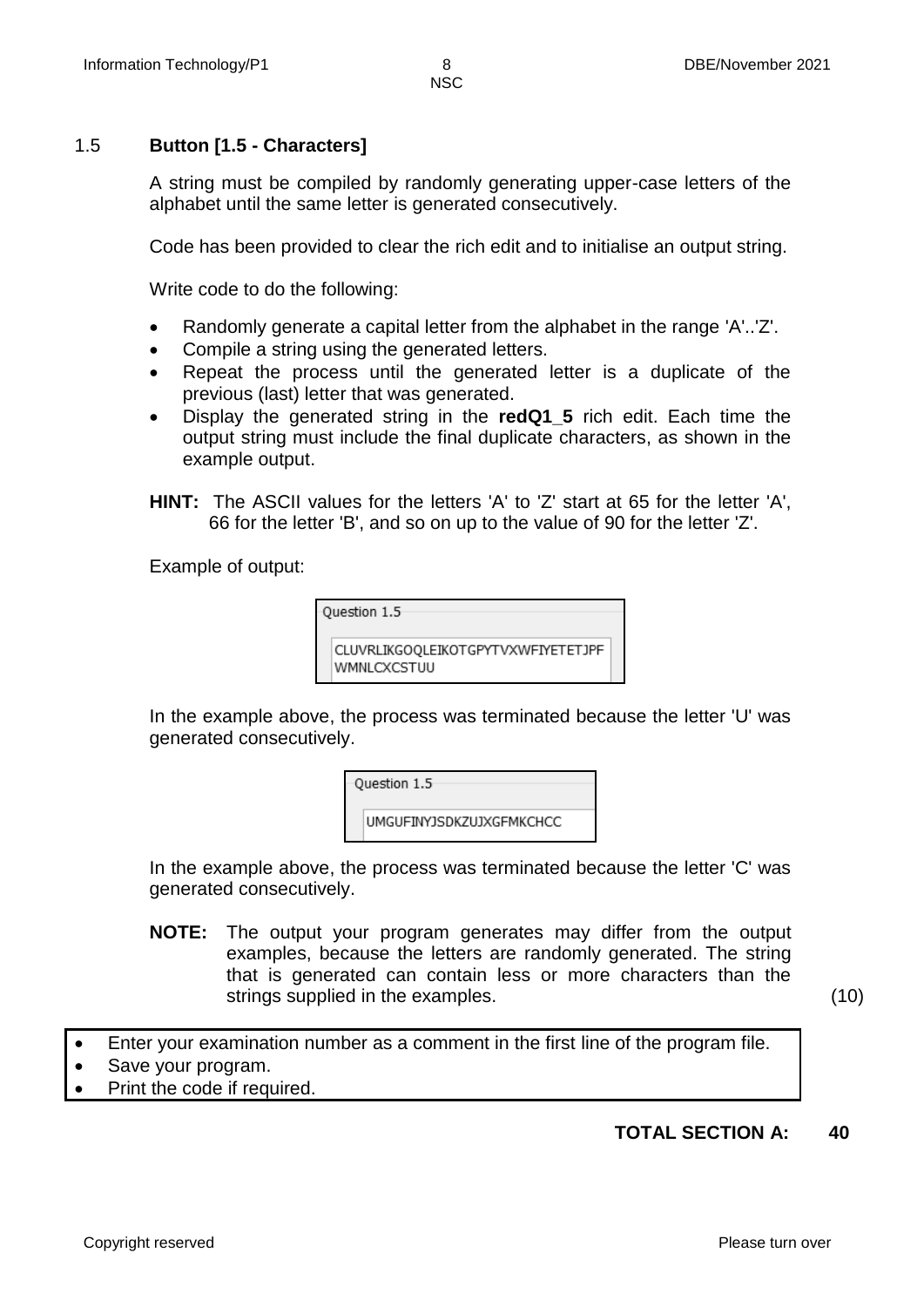## **SECTION B**

# **QUESTION 2: SQL AND DATABASE PROGRAMMING**

The database **HikingDB** contains information of members of different hiking clubs. The database contains two tables, namely **tblClubs** and **tblMembers**.

The data pages attached at the end of the question paper provide information on the design of the database and its contents.

Do the following:

- Open the incomplete project file called **Question2\_P.dpr** in the **Question 2** folder.
- Enter your examination number as a comment in the first line of the **Question2\_U.pas** unit file.
- Compile and execute the program. The program has no functionality currently. The contents of the tables are displayed as shown below on the selection of tab sheet **Question 2.2 - Delphi code**.

| ClubID  | ClubName                           | ClubTown     |            | Province | SA Affiliated |                                      | MemFee |  |
|---------|------------------------------------|--------------|------------|----------|---------------|--------------------------------------|--------|--|
|         | 5 Boks Hiking                      | Boksburg     | GP         |          | True          |                                      | 350    |  |
|         | 8 Cape Adventure Hiking            | Cape Town    | WC         |          | True          |                                      | 500    |  |
|         | 2 Drifting Hiking                  | Jeffreys Bay | EC         |          | False         |                                      | 300    |  |
|         | 7 Egoli Hiking                     | Johannesburg | GP         |          | False         |                                      | 300    |  |
|         | MemberCode MemberSurname           | MemberName   | BirthDate  |          |               | HikesCompleted AmountPaid            | ClubID |  |
| Alv3866 | Alvarez                            | Yen          | 2000/04/09 |          | 9             | R88.00                               | 10     |  |
| Aye9492 | Ayers                              | Christen     | 1997/08/02 |          | 7             | R373.00                              | 4      |  |
|         |                                    |              |            |          |               |                                      |        |  |
| Bar5406 | <b>Barnes</b>                      | Delilah      | 1977/10/17 |          | 19            | R28.00                               | 2      |  |
| Bar1414 | Barnes<br>2.2.1 - Outstanding fees | Malachi      | 1989/07/09 |          | 27            | R21.00<br>2.2.2 - Change information | 6      |  |
|         |                                    |              |            |          |               | 2.2.2 - Update hikes completed       |        |  |
|         |                                    |              |            |          |               | -2.2.3 - Add member                  |        |  |
|         |                                    |              |            |          |               | Club name                            |        |  |
|         |                                    |              |            |          |               | $\bigcirc$ 3. Mountain Free          |        |  |
|         |                                    |              |            |          |               | ○ 5. Boks Hiking                     |        |  |
|         |                                    |              |            |          |               | ○ 6. Printfoot Hiking                |        |  |

 Follow the instructions that follow to complete the code for each section as described in QUESTION 2.1 and QUESTION 2.2.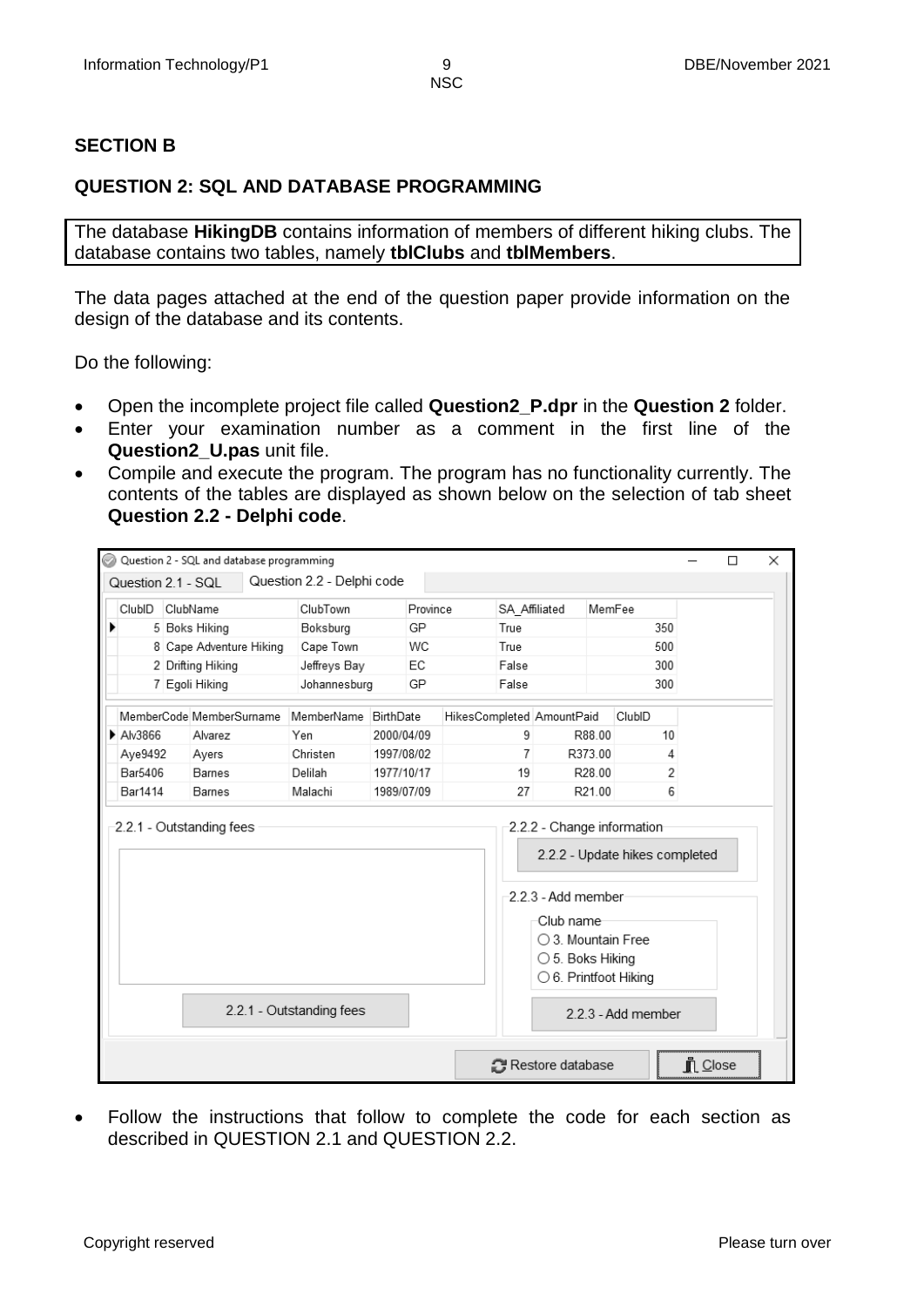#### **NOTE:**

- The 'Restore database' button is provided to restore the data contained in the database to the original content.
- Code is provided to link the GUI components to the database. Do NOT change any of the code provided.
- TWO variables are declared as public variables as described in the table below.

| Variable   | Data type | <b>Description</b>             |
|------------|-----------|--------------------------------|
| tblClubs   | TADOTable | Refers to the table tblClubs   |
| tblMembers | TADOTable | Refers to the table tblMembers |

# 2.1 **Tab sheet [Question 2.1 - SQL]**

Example of graphical user interface (GUI) for QUESTION 2.1:

|           |                                             | Question 2 - SQL and database programming    |              |                  |                                | $\Box$        |   |
|-----------|---------------------------------------------|----------------------------------------------|--------------|------------------|--------------------------------|---------------|---|
|           | Question 2.1 - SQL                          | Question 2.2 - Delphi code                   |              |                  |                                |               |   |
|           |                                             | 2.1.1 - Clubs from Gauteng and SA affiliated |              |                  | 2.1.4 - Average membership fee |               |   |
|           | 2.1.2 - Birth year                          |                                              |              |                  | 2.1.5 - Change member name     |               |   |
|           | Select club name<br>2.1.3 - Display members |                                              | $\checkmark$ |                  |                                |               |   |
|           |                                             |                                              |              |                  |                                |               |   |
| Results   |                                             | MemberCode MemberSurname                     | MemberName   | <b>BirthDate</b> | HikesCompleted AmountPaid      |               | ۸ |
| Alv3866   |                                             | Alvarez                                      | Yen          | 2000/04/09       | 9                              | 88            |   |
|           | Aye9492                                     | Ayers                                        | Christen     | 1997/08/02       | 7                              | 373           |   |
|           | Bra3291                                     | Bradshaw                                     | Cynthia      | 1973/09/23       | 21                             | 294           |   |
|           | Bar5406                                     | Barnes                                       | Delilah      | 1977/10/17       | 19                             | 28            |   |
|           | <b>Bar1414</b>                              | Barnes                                       | Malachi      | 1989/07/09       | 27                             | 21            |   |
|           | Boy9831                                     | Boyner                                       | Neville      | 2002/12/19       | 6                              | 65            |   |
|           | Bry4657                                     | Bryan                                        | Aiensley     | 1962/05/02       | 33                             | 298           |   |
| $\langle$ |                                             |                                              |              |                  |                                | $\rightarrow$ |   |

**NOTE:** Code to execute the SQL statements and display the results of the queries is provided. The SQL statements assigned to the variables **sSQL1**, **sSQL2**, **sSQL3**, **sSQL4** and **sSQL5** are incomplete.

Use ONLY SQL code to complete the SQL statements for QUESTION 2.1.1 to QUESTION 2.1.5 that follow.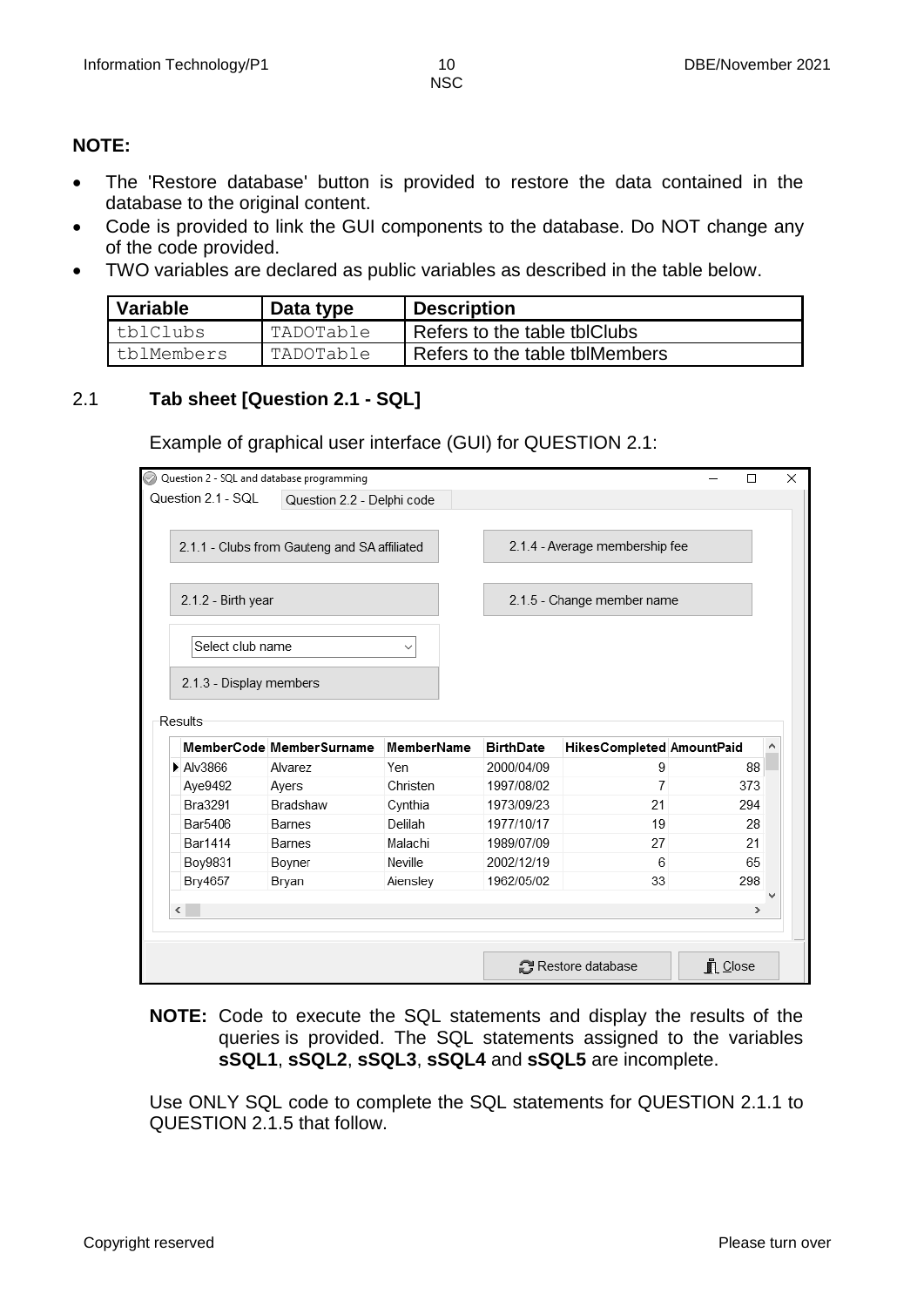# 2.1.1 **Button [2.1.1 - Clubs from Gauteng and SA affiliated]**

Display the names and the towns of all clubs in Gauteng (GP) that are SA affiliated.

Example of output:

| ClubName         | <b>ClubTown</b> |
|------------------|-----------------|
| ▶ Boks Hiking    | Boksburg        |
| Printfoot Hiking | Pretoria        |

2.1.2 **Button [2.1.2 - Birth year]** 

Display the name, surname and date of birth of all members who were born in 2002.

Example of output:

| <b>MemberName</b>     | <b>MemberSurname</b> | <b>BirthDate</b> |
|-----------------------|----------------------|------------------|
| lacktriangleright New | <b>Boyner</b>        | 2002/12/19       |
| Rahim                 | Heath                | 2002/09/25       |
| Jin                   | Lucas                | 2002/08/03       |
| Carl                  | Monroe               | 2002/09/20       |
| Hyatt                 | Whitney              | 2002/06/13       |

**NOTE:** The date format may differ from the example in the output. (3)

(3)

# 2.1.3 **Button [2.1.3 - Display members]**

Code has been provided to select a **ClubName** from the **cmbQ2\_1\_3** combo box.

Display the surname and name of members from the club selected in the combo box.

Example of output if Kamma Hiking is selected:

| MemberSurname                | MemberName |
|------------------------------|------------|
| $\blacktriangleright$ Cohran | Raymond    |
| Kelly                        | Blossom    |
| Monroe                       | Carl       |

(4)

#### 2.1.4 **Button [2.1.4 - Average membership fee]**

Display the province and the average membership fee per province where the average membership fee is more than R400.

The average membership fee per province must be a calculated field with the heading **AvgFee** and it must be displayed as currency.

Example of output:

| Province | AvgFee  |
|----------|---------|
| ▶ KZN    | R475.00 |
| WC.      | R425.00 |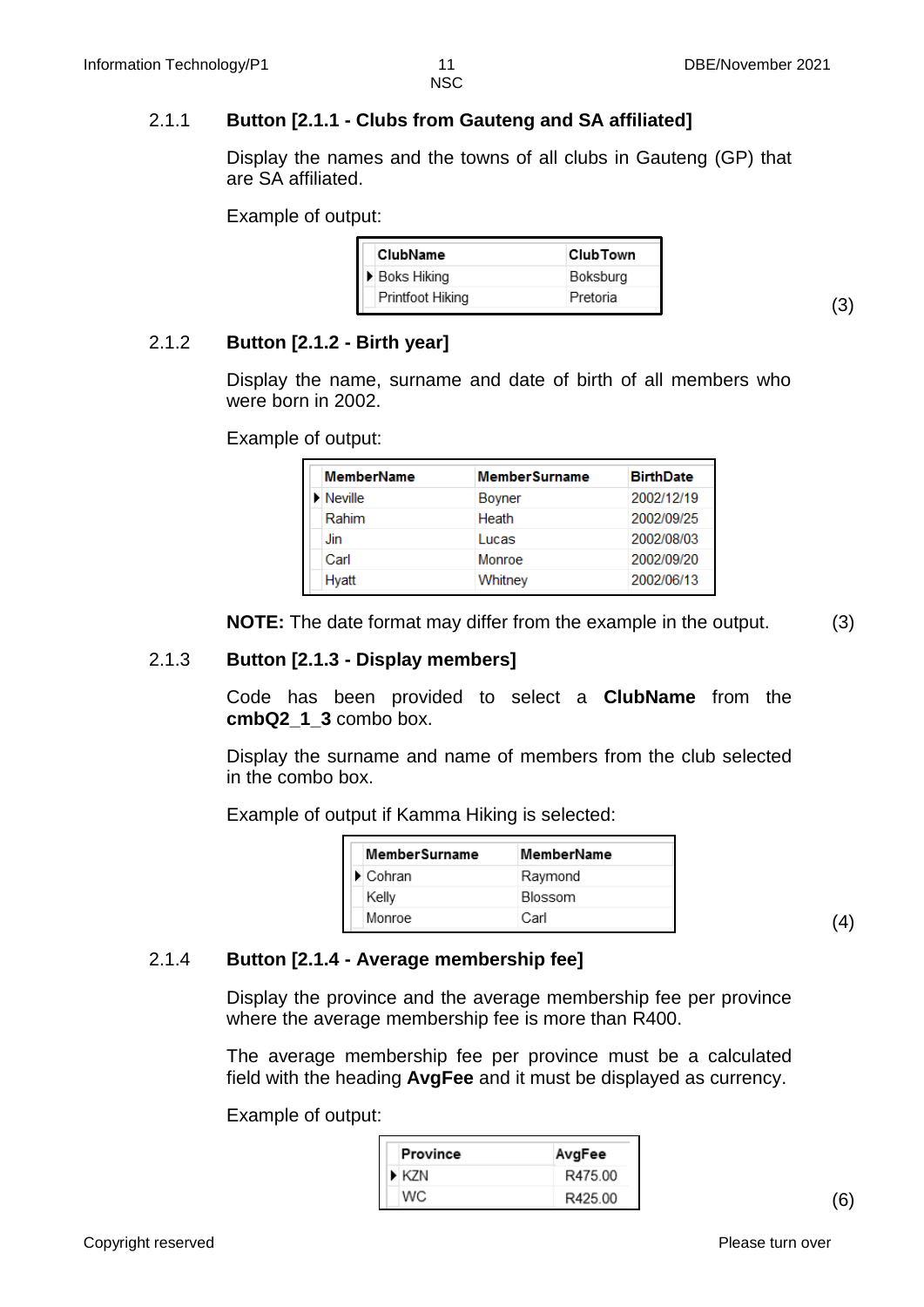# 2.1.5 **Button [2.1.5 - Change member name]**

Write code to change all member names spelled as 'Aiensley' to 'Ainsley'. (3)

# 2.2 **Tab sheet [Question 2.2 - Delphi code]**

Example of graphical user interface (GUI) for QUESTION 2.2:

|                    | Question 2 - SQL and database programming |                            |            |          |                           |                           |                                                              |     |         | □ | × |
|--------------------|-------------------------------------------|----------------------------|------------|----------|---------------------------|---------------------------|--------------------------------------------------------------|-----|---------|---|---|
| Question 2.1 - SQL |                                           | Question 2.2 - Delphi code |            |          |                           |                           |                                                              |     |         |   |   |
| ClubID             | ClubName                                  | ClubTown                   |            | Province | SA Affiliated             |                           | MemFee                                                       |     |         |   |   |
| ▶                  | 5 Boks Hiking                             | Boksburg                   |            | GP       | True                      |                           |                                                              | 350 |         |   |   |
|                    | 8 Cape Adventure Hiking                   | Cape Town                  |            | WC       | True                      |                           |                                                              | 500 |         |   |   |
|                    | 2 Drifting Hiking                         | Jeffreys Bay               |            | EC       | False                     |                           |                                                              | 300 |         |   |   |
|                    | 7 Egoli Hiking                            | Johannesburg               |            | GP       | False                     |                           |                                                              | 300 |         |   |   |
|                    | MemberCode MemberSurname                  | MemberName                 | BirthDate  |          | HikesCompleted AmountPaid |                           | ClubID                                                       |     |         |   |   |
| Alv3866            | Alvarez                                   | Yen                        | 2000/04/09 |          | 9                         | R88.00                    |                                                              | 10  |         |   |   |
| Aye9492            | Ayers                                     | Christen                   | 1997/08/02 |          | 7                         | R373.00                   |                                                              | Δ   |         |   |   |
| Bar5406            | <b>Barnes</b>                             | Delilah                    | 1977/10/17 |          | 19                        | R28.00                    |                                                              | 2   |         |   |   |
| Bar1414            | Barnes                                    | Malachi                    | 1989/07/09 |          | 27                        | R21.00                    |                                                              | 6   |         |   |   |
|                    | 2.2.1 - Outstanding fees                  |                            |            |          |                           |                           | 2.2.2 - Change information<br>2.2.2 - Update hikes completed |     |         |   |   |
|                    |                                           |                            |            |          |                           | -2 2 3 - Add member       |                                                              |     |         |   |   |
|                    |                                           |                            |            |          |                           | Club name                 |                                                              |     |         |   |   |
|                    |                                           |                            |            |          |                           |                           | ○ 3. Mountain Free                                           |     |         |   |   |
|                    |                                           |                            |            |          |                           | $\bigcirc$ 5. Boks Hiking |                                                              |     |         |   |   |
|                    |                                           |                            |            |          |                           |                           | $\bigcirc$ 6. Printfoot Hiking                               |     |         |   |   |
|                    |                                           | 2.2.1 - Outstanding fees   |            |          |                           |                           | 2 2 3 - Add member                                           |     |         |   |   |
|                    |                                           |                            |            |          |                           | Restore database          |                                                              |     | L Close |   |   |

#### **NOTE:**

- Use ONLY Delphi programming code to answer QUESTION 2.2.1 to QUESTION 2.2.3.
- NO marks will be awarded for SQL statements in QUESTION 2.2.

#### 2.2.1 **Button [2.2.1 - Outstanding fees]**

Write code to display the club name and annual membership fee as part of a heading and the surname, amount paid and outstanding fees for each club member in the **redQ2\_2\_1** rich edit.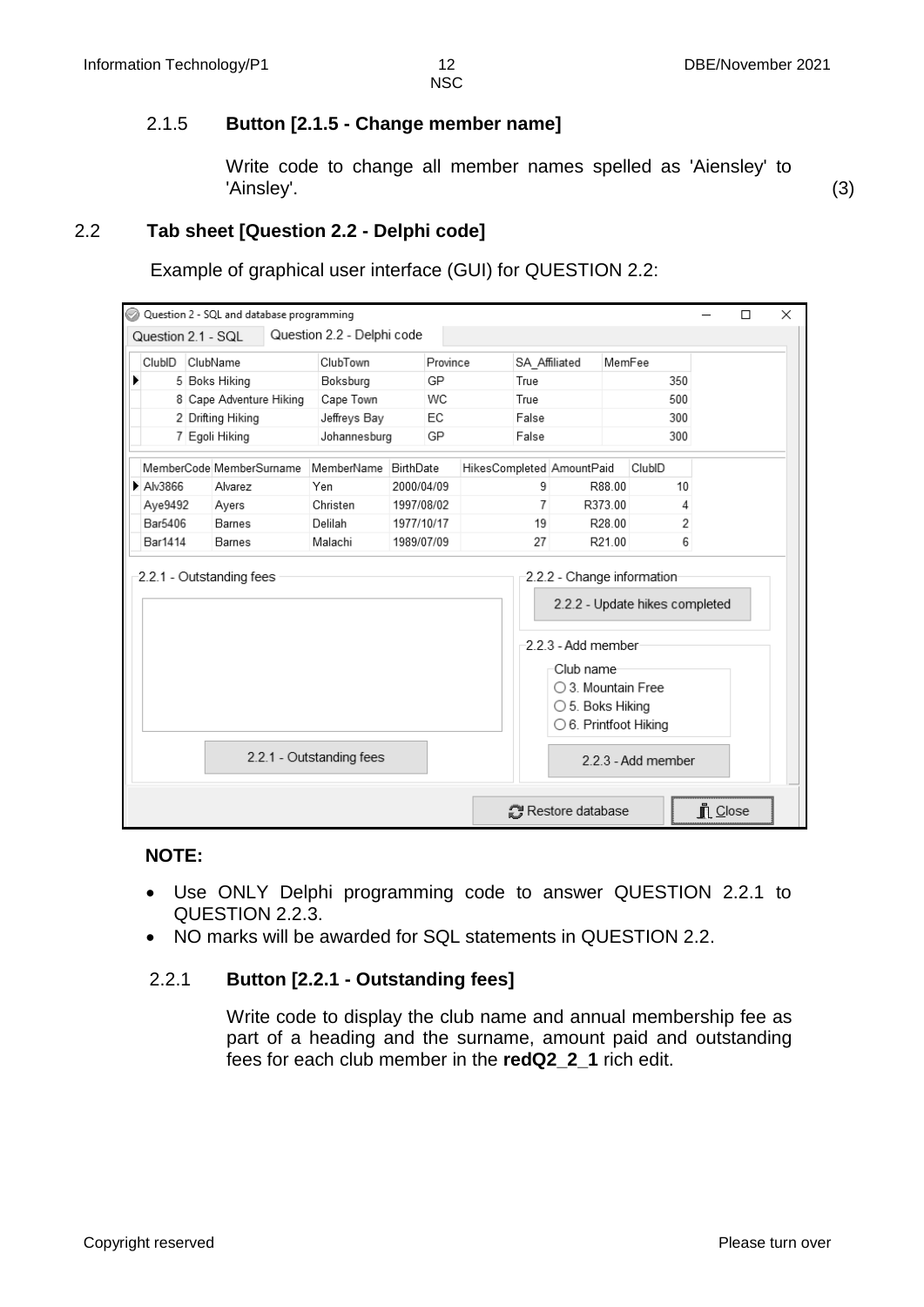Example of output for the first two clubs:

|                                                                  | Boks Hiking, annual fee = R350.00                                     |                                                                                                                              |
|------------------------------------------------------------------|-----------------------------------------------------------------------|------------------------------------------------------------------------------------------------------------------------------|
| Surname<br>Oliver<br>Pearce                                      | Paid<br>R <sub>219.00</sub><br>R70.00                                 | Outstanding<br>R <sub>131.00</sub><br>R280.00                                                                                |
|                                                                  | Cape Adventure Hiking, annual fee = R500.00                           |                                                                                                                              |
| Surname<br>Dunn<br>English<br>Guzman<br>Heath<br>Hubbard<br>Ward | Paid<br>R33.00<br>R481.00<br>R334.00<br>R298.00<br>R326.00<br>R235.00 | Outstanding<br>R467.00<br>R <sub>19.00</sub><br>R <sub>166.00</sub><br>R <sub>202.00</sub><br>R <sub>174.00</sub><br>R265.00 |

## 2.2.2 **Button [2.2.2 - Update hikes completed]**

Select a member from the **tblMembers** table in the dbgrid (dbgrdMany) who completed another hike.

Write code to increment the **HikesCompleted** field, by one for the member selected in the dbarid. (4)  $(4)$ 

#### 2.2.3 **Button [2.2.3 - Add member]**

Only the following clubs allow new member to join:

Mountain Free Boks Hiking Printfoot Hiking

The IDs and names of these clubs are listed in the **rgpQ2\_2\_3**  component in the following format: <ClubID>**.** <ClubName> with the caption 'Clubname'.

Code has been provided to assign the surname, name, date of birth and membership code of a new member to variables.

**NOTE:** To add a new member, the user must first select a club name from the **rgpQ2\_2\_3** radio group.

Write code to do the following:

- Extract the **ClubID** from the club selected in the **rgpQ2\_2\_3** radio group.
- Assign the provided variables to the corresponding member fields and the **ClubID** to the **ClubID** member field.
- Add the required statement(s) to ensure that the new member's details are saved in the database table.
- **NOTE:** You can add the member ONCE only. If you want to test your code by adding the member again, first restore the database to its original content before testing the code again. (5)

(12)

Enter your examination number as a comment in the first line of the program file.

- Save your program.
- Print the code if required.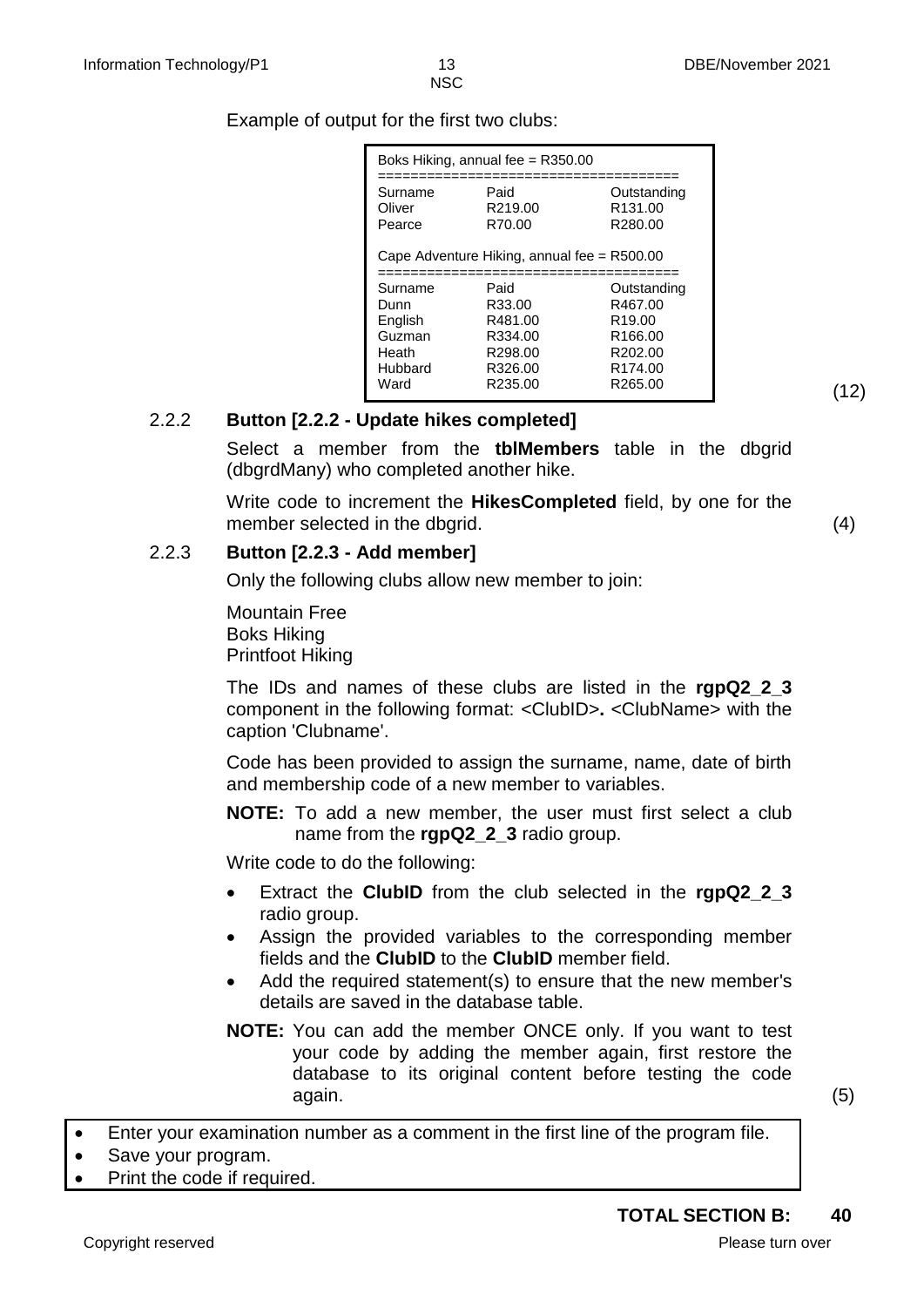## **SECTION C**

### **QUESTION 3: OBJECT-ORIENTATED PROGRAMMING**

Information on some of the popular hiking trails in South Africa are available in the format of text files. The incomplete program provided must use the information in the text files to determine whether prospective hikers are fit enough to attempt a specific hiking trail. The program also needs to calculate the cost to book the specific hiking trial.

Do the following:

- Open the incomplete program in the **Question 3** folder.
- Open the incomplete object class **HikingTrail\_U.pas**.
- Enter your examination number as a comment in the first line of both the **Question3\_U.pas** file and the **HikingTrail\_U.pas** file.
- Compile and execute the program. The program has no functionality currently.

Example of graphical user interface (GUI):

| Popular hiking trails                |                                          | П | × |
|--------------------------------------|------------------------------------------|---|---|
| <b>Hiking Trails</b>                 |                                          |   |   |
| Select a hiking trail<br>Trail name  | $\blacktriangledown$                     |   |   |
|                                      | $\sqsubset$ Cost of hiking trai $\vdash$ |   |   |
| Hiking trail information:            | Cost?                                    |   |   |
|                                      | 3.2.3 - Display cost                     |   |   |
|                                      | Distance per day-                        |   |   |
|                                      |                                          |   |   |
|                                      |                                          |   |   |
| 3.2.2 - Display hiking trail details | 3.2.4 - Calculate distance per day       |   |   |

- Complete the code as specified in QUESTION 3.1 and QUESTION 3.2.
- **NOTE:** For this question, you are NOT allowed to include any additional attributes or user-defined methods unless explicitly stated in the question.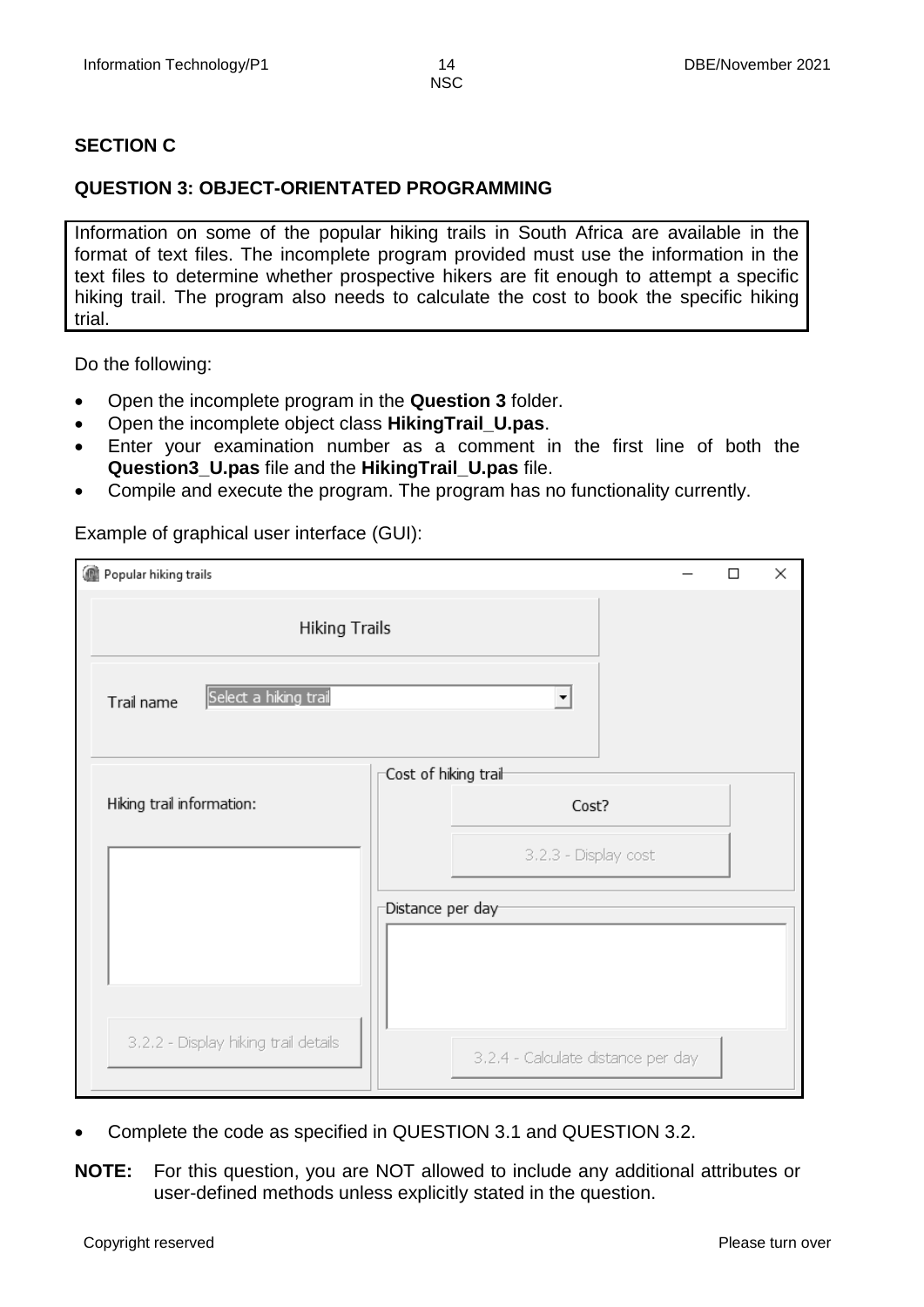3.1 The incomplete object class (**THikingTrail**) provided contains code for the declaration of five attributes that describe a **HikingTrail** object.

The attributes for a **HikingTrail** object have been declared as follows:

| <b>Attribute</b>    | <b>Description</b>                                   |
|---------------------|------------------------------------------------------|
| <b>fTrailName</b>   | The name of the hiking trail                         |
| <b>fTerrainType</b> | The type of terrain, e.g. Rocky                      |
| fNumberOfDays       | The number of days it takes to complete the trail    |
| fDistance           | The total distance of the hiking trail in kilometres |
| <b>fCostPP</b>      | The cost to book the hiking trail per person         |

A **constructor** that assigns parameter values to the attributes has been provided.

Complete the code in the object class as described in QUESTION 3.1.1 to QUESTION 3.1.5 below.

- 3.1.1 Write an accessor method called **getNumberOfDays** for the fNumberOfDays attribute. (2)
- 3.1.2 Write a method **calcDistPerDay** to calculate and return the average number of kilometres that must be completed per day to complete the trail within the required number of days, rounded off to the nearest integer. (3)
- 3.1.3 Write a method called **determineLevel** to determine and return the difficulty level of the trail as a string. The difficulty level can be advanced, moderate or easy.

Write code to do the following:

- Call the **calcDistPerDay** method to calculate and return the distance that must be completed per day.
- Use the distance per day value to determine the difficulty level as follows:
	- o 'Advanced' if the distance per day is more than 15 km and the terrain is 'Rocky' or 'Sandy'.
	- o 'Moderate' if the distance per day is from 10 km to 15 km.
	- o 'Easy' if the difficulty level is neither 'Advanced' nor 'Moderate'. (10)
		-
- 3.1.4 Write a method called **calcTotalCost** to receive the number of hikers in a group as a parameter and return the total cost for the group, based on the fCostPP attribute value. (4)
- 3.1.5 Write a **toString** method to return all the attributes of the object in the following format:

<Name of hiking trail>: <Type of terrain> <distance> km in <number of days> days Cost per person: <Cost> formatted to currency

Example:

Amatola Hiking Trail: Rocky 100 km in 6 days Cost per person: R1500.00 (4)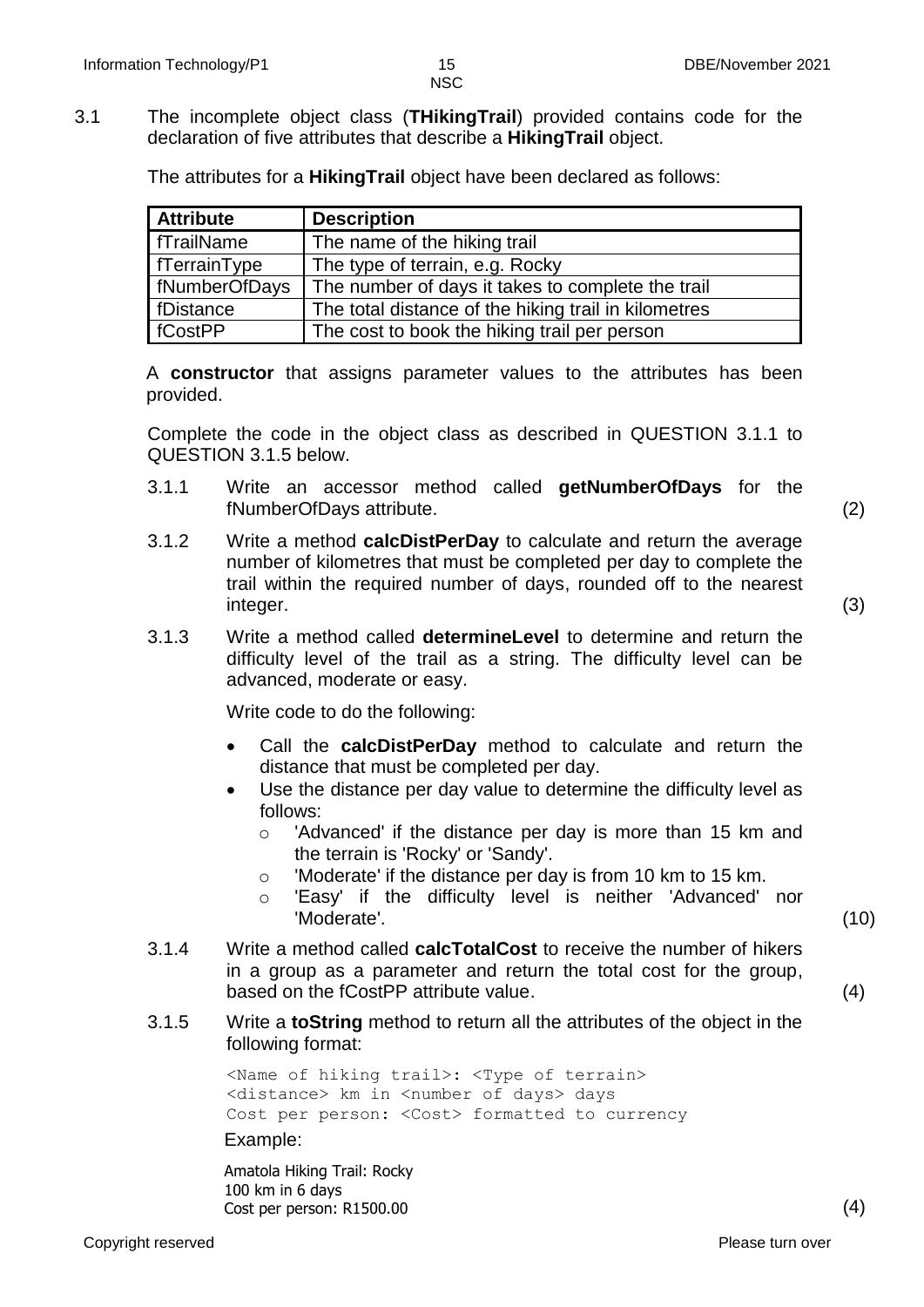3.2 An incomplete program has been supplied in the **Question 3** folder. The program contains code for the object class to be accessible and declares an object variable called **objHikingTrail**.

Write code to perform the tasks described in QUESTION 3.2.1 to QUESTION 3.2.4.

#### 3.2.1 **Combo box - cmbQ3\_2\_1**

Information on hiking trails are provided in different text files.

The name of the hiking trail, as provided in the combo box **cmbQ3\_2\_1**, is the same as the name of the text file. The extension of all text files is ' txt'

Each text file contains four lines of information in the following format:

Type of terrain Total distance in km Total number of days Cost of booking the trail for one person

For example, the content of the text file **Amatola Hiking Trail** is:

Code has been provided to extract the selected hiking trail from the combo box **cmbQ3\_2\_1** and to display an image of the hiking trail in the image component.

Each time the name of the hiking trail is selected in the combo box, a new object must be instantiated.

Write code to do the following:

- Open the correct text file to read from using the name of the selected hiking trail.
- Read the terrain, distance, number of days and the cost per person from the text file.
- Use this information and the name of the hiking trail to instantiate a new hiking trail object.
- Display a message using a dialogue box to indicate that the object has been instantiated successfully.

Example of output:

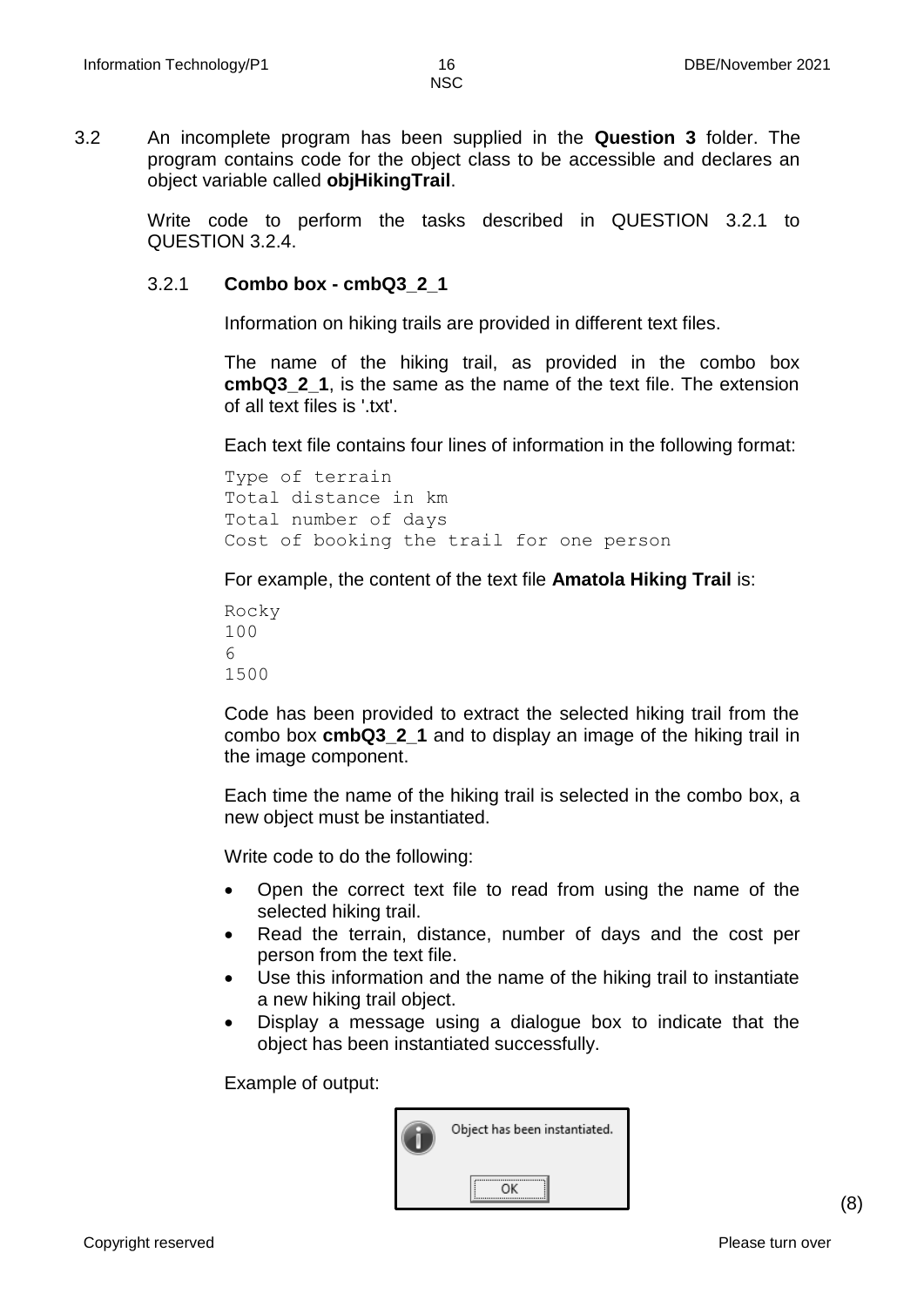(2)

(4)

NSC

# 3.2.2 **Button [3.2.2 - Display hiking trail details]**

Write code to use the **toString** method to display the object's information in the **redQ3\_2\_2** component.

Example of output if the Amatola Hiking Trail is selected:

Hiking trail information: Amatola Hiking Trail: Rocky 100 km in 6 days Cost per person: R1,500.00

# 3.2.3 **Button [3.2.3 - Display cost]**

Write code to do the following:

- Use an input box to enter the number of hikers in the group.
- Use the **calculateCost** method to assign the cost for the group to the provided cost variable.

Example of output if the Amatola Hiking Trail is selected and the size of the group is 7:

| Enter number of people |  | <b>FCost of hiking trail</b> |
|------------------------|--|------------------------------|
|                        |  | R <sub>10</sub> ,500.00      |
| ОΚ<br>Cancel           |  | 3.2.3 - Display cost         |

# 3.2.4 **Button [3.2.4 – Calculate distance per day]**

Write code to use the object's methods and display the difficulty level and recommended distance per day in the following format for the selected hiking trail in the **redQ3\_2\_4** rich edit:

You have to cover at least <distance per day> km per day to complete this <difficulty level> hiking trail in <number of days> days.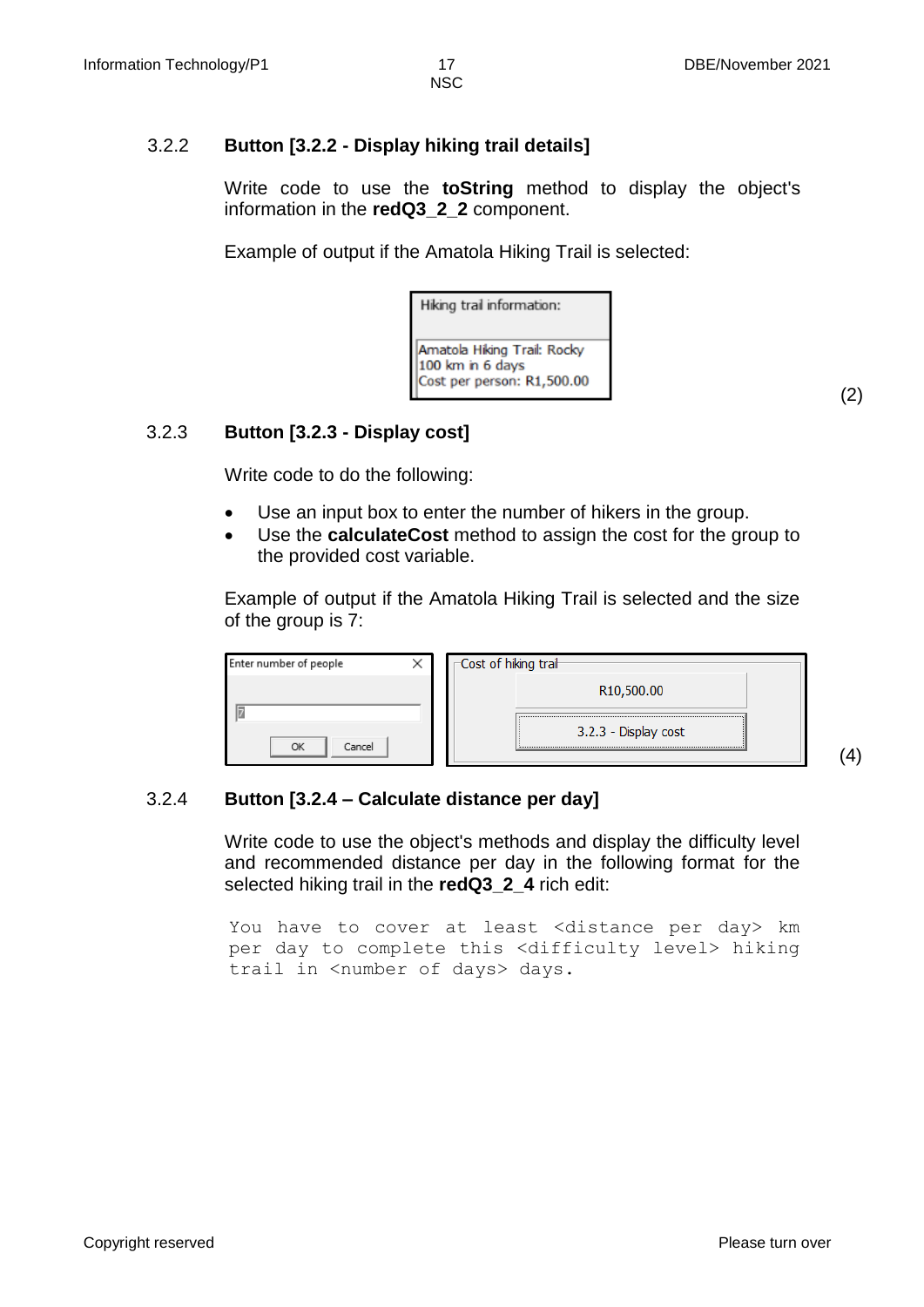Example of output if the Amatola Hiking Trail is selected:



Example of output if the Rim of Africa hiking trail is selected:

| Distance per day <sup>.</sup>                                                                  |
|------------------------------------------------------------------------------------------------|
| You have to cover at least 11 km per day to complete this<br>MODERATE hiking trail in 56 days. |
|                                                                                                |
| 3.2.4 - Calculate distance per day                                                             |

(3)

- Enter your examination number as a comment in the first line of the object class and the form class.
- Save your program.
- Print the code of the object class and the form class if required.

**TOTAL SECTION C: 40**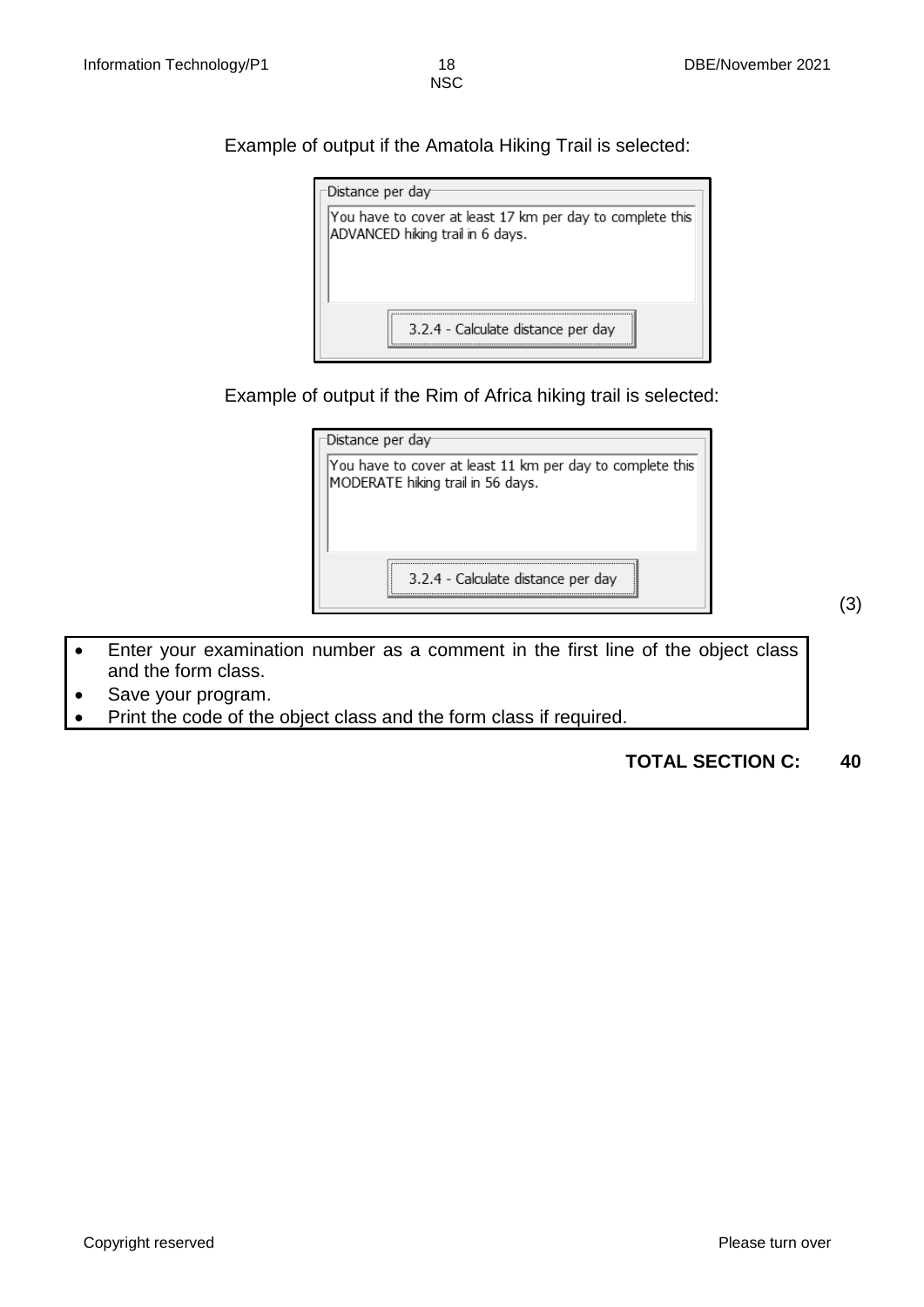# **SECTION D**

# **QUESTION 4: PROBLEM-SOLVING PROGRAMMING**

Hikers use a distance chart to plan their hiking trips. Checkpoints refer to rest areas or overnight locations on a hiking trail. A distance chart consists of the distances between different checkpoints on a hiking trail.

Do the following:

- Open the incomplete program in the **Question 4** folder.
- Enter your examination number as a comment in the first line of the **Question4\_U.pas** file.
- Compile and execute the program. The program has no functionality currently.

| Question 4 - Problem-solving programming         | ×<br>П                                         |
|--------------------------------------------------|------------------------------------------------|
|                                                  | 4.3 - Map of hiking routes                     |
|                                                  | Morgan                                         |
|                                                  | Haga Haga<br>Cintsa<br>Gonubie<br>Beacon       |
|                                                  | 1, 2, 3, 4, 5<br>Select route:<br>$\checkmark$ |
| 4.1 - Display distance chart<br>4.2 - Validation | 4.3 - Route planner                            |

Example of the graphical user interface (GUI):

The following have been provided in the program:

The names of checkpoints are stored in a one-dimensional array named **arrNames**:

arrNames: array[1..5] of String = ('Morgan', 'Haga Haga', 'Cintsa', 'Beacon', 'Gonubie');

 The distances between the checkpoints on the trail are stored in a two-dimensional array named **arrDistances** in number of kilometres:

arrDistances:  $arrav[1..5,1..5]$  of real = ((0, 6.2, 9, 13.2, 16.2), (6.2, 0, 13.37, 8.74, 12.86), (9.57, 13.37, 0, 9.63, 24.63), (13.2, 8.74, 9.63, 0, 15.2), (16.2, 12.86, 24.63, 15, 0));

 Code has been provided to display the headings for QUESTION 4.1 and QUESTION 4.2.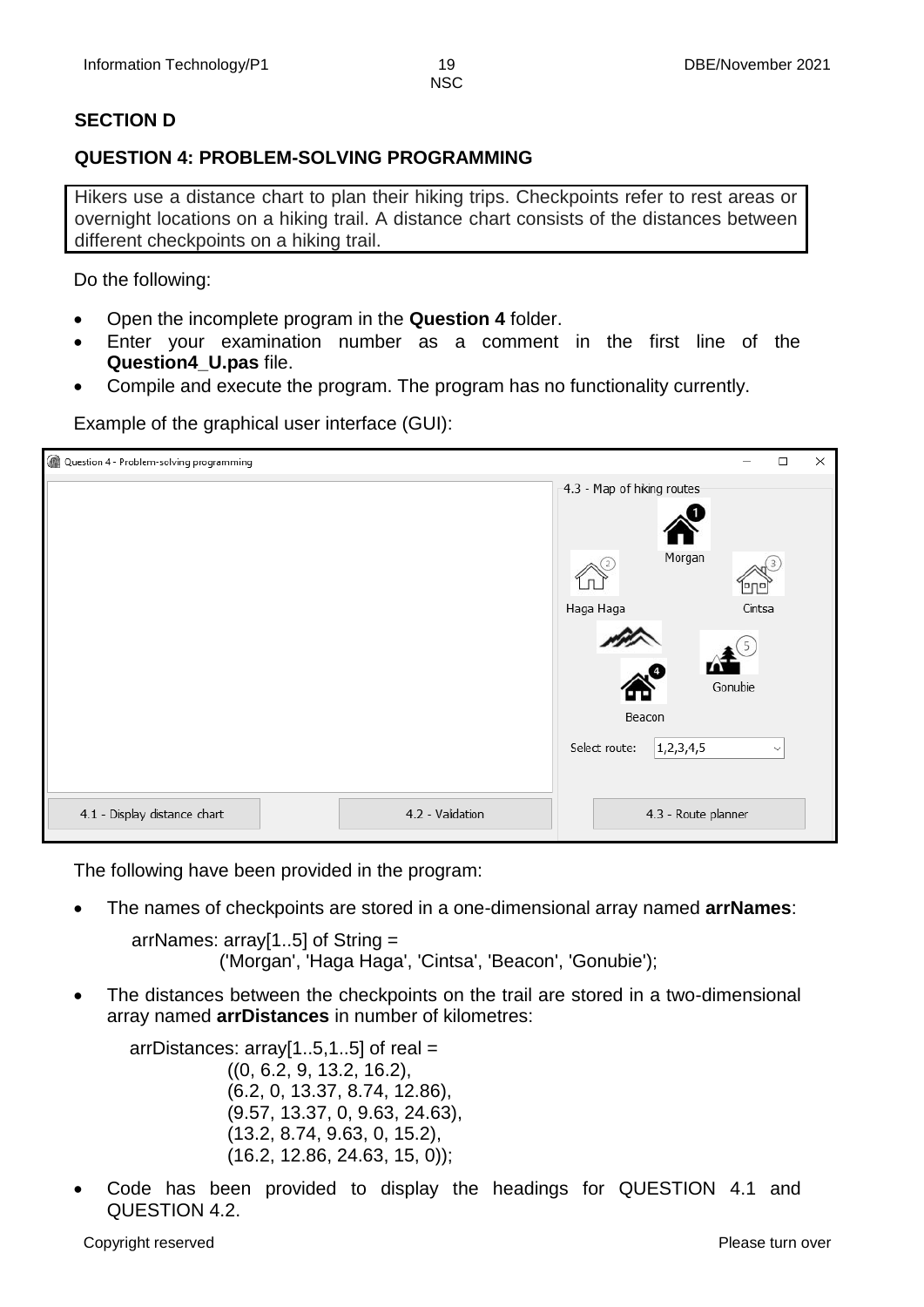Write code to perform the tasks described in QUESTION 4.1 to QUESTION 4.3.

### 4.1 **Button [4.1 - Display distance chart]**

Write code to display the names of the checkpoints from the array, **arrNames**, and the contents of the two dimensional array, **arrDistances**, in neat columns in the rich edit **redQ4** provided.

**NOTE:** The intersection between two of the same checkpoints has a value of  $\Omega$ .

Example of output:

**NOTE:** Tabs and blank lines in the example output are included for readability and are NOT required as part of the output of the program.

|           | Morgan | Haga Haga | Cintsa | Beacon | Gonubie |
|-----------|--------|-----------|--------|--------|---------|
| Morgan    | 0      | 6.2       | 9      | 13.2   | 16.2    |
| Haga Haga | 6.2    | 0         | 13.37  | 8.74   | 12.86   |
| Cintsa    | 9.57   | 13.37     | 0      | 9.63   | 24.63   |
| Beacon    | 13.2   | 8.74      | 9.63   | 0      | 15.2    |
| Gonubie   | 16.2   | 12.86     | 24.63  | 15     | 0       |

#### 4.2 **Button [4.2 - Validation]**

Some of the values in the distance chart in the array **arrDistances** were rounded down to an integer value. These inaccurate integer values need to be replaced by the more accurate decimal value in the corresponding row and column.

Write code to do the following:

 Check if the corresponding row and column in the **arrDistances** array are exactly the same.

For example:

The value at arrDistance[1,3] must be the same as the value at arrDistance[3,1], the value at arrDistance[4,2] must be the same as the value at arrDistance[2,4] and so on.

- For each inaccurate value that is identified, replace the inaccurate integer value with the accurate corresponding decimal value.
- Display the position of the inaccurate value(s) that were identified as a row and column number followed by the accurate decimal value that will replace the inaccurate integer value in the following format:

[row value, column value] with <accurate value>

(5)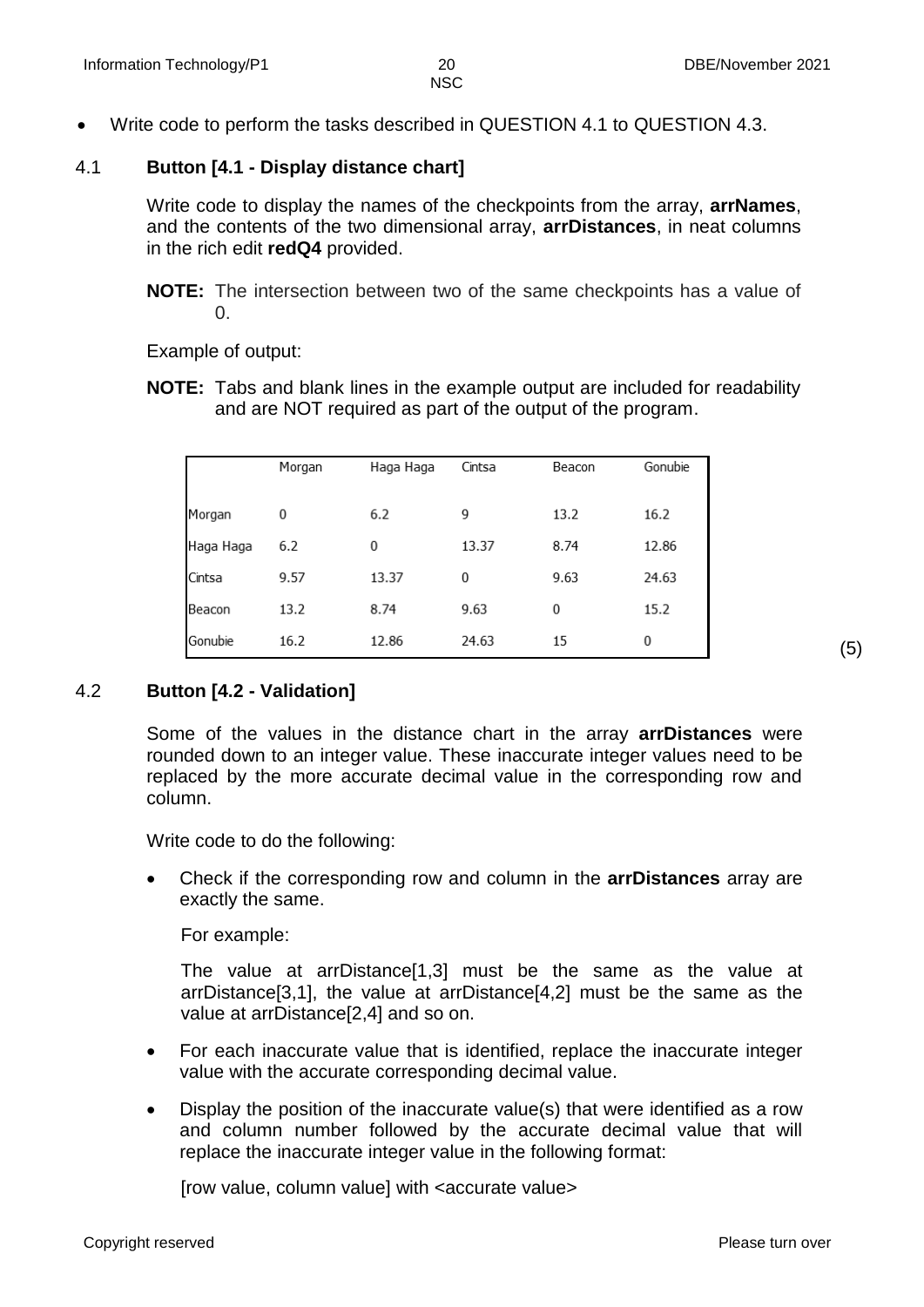Example of output:

| Replace distance at: |
|----------------------|
| $[1,3]$ with 9.57    |
| $[5,4]$ with 15.2    |
|                      |

Example of the updated two-dimensional array:

|           | Morgan | Haga Haga | Cintsa | Beacon | Gonubie |
|-----------|--------|-----------|--------|--------|---------|
| Morgan    | 0      | 6.2       | 9.57   | 13.2   | 16.2    |
| Haga Haga | 6.2    | 0         | 13.37  | 8.74   | 12.86   |
| Cintsa    | 9.57   | 13.37     | 0      | 9.63   | 24.63   |
| Beacon    | 13.2   | 8.74      | 9.63   | 0      | 15.2    |
| Gonubie   | 16.2   | 12.86     | 24.63  | 15.2   | 0       |

4.3 **Button [4.3 - Route planner]**

Hikers can select one of different routes listed in the **cmbRoutes** combo box to do a hiking trail.

The hiker must select a possible route in the combo box.

If the hiker selects the route '4,3,1,2,5', it means that the hiking trail starts at the Beacon checkpoint. The route then continues towards the Cintsa, Morgan and Haga Haga checkpoints with Gonubie being the last checkpoint.

An itinerary needs to be compiled and displayed for the route selected.

Write code to do the following:

- Extract the route from the **cmbRoutes** combo box and display the selected route in the **redQ4** rich edit.
- Use the information in the **arrNames** array to display the names of each pair of checkpoints and the array **arrDistances** to display the distance between each pair of checkpoints.
- Determine and display the approximate time (in minutes) it will take to complete the hike between the pairs of checkpoints. Use the following information:
	- o It takes 20 minutes to walk a distance of 1 km.
	- $\circ$  It takes double this time to walk the same distance on the rocky route between Haga Haga (checkpoint 2) and Beacon (checkpoint 4).
- If the total time spent hiking for one day is more than 8 hours (480 minutes), the hiker must book accommodation to stay overnight at the last checkpoint for that day. The name(s) of the overnight checkpoint(s) must be displayed.
- Calculate and display the total distance of the hike in kilometres.

(8)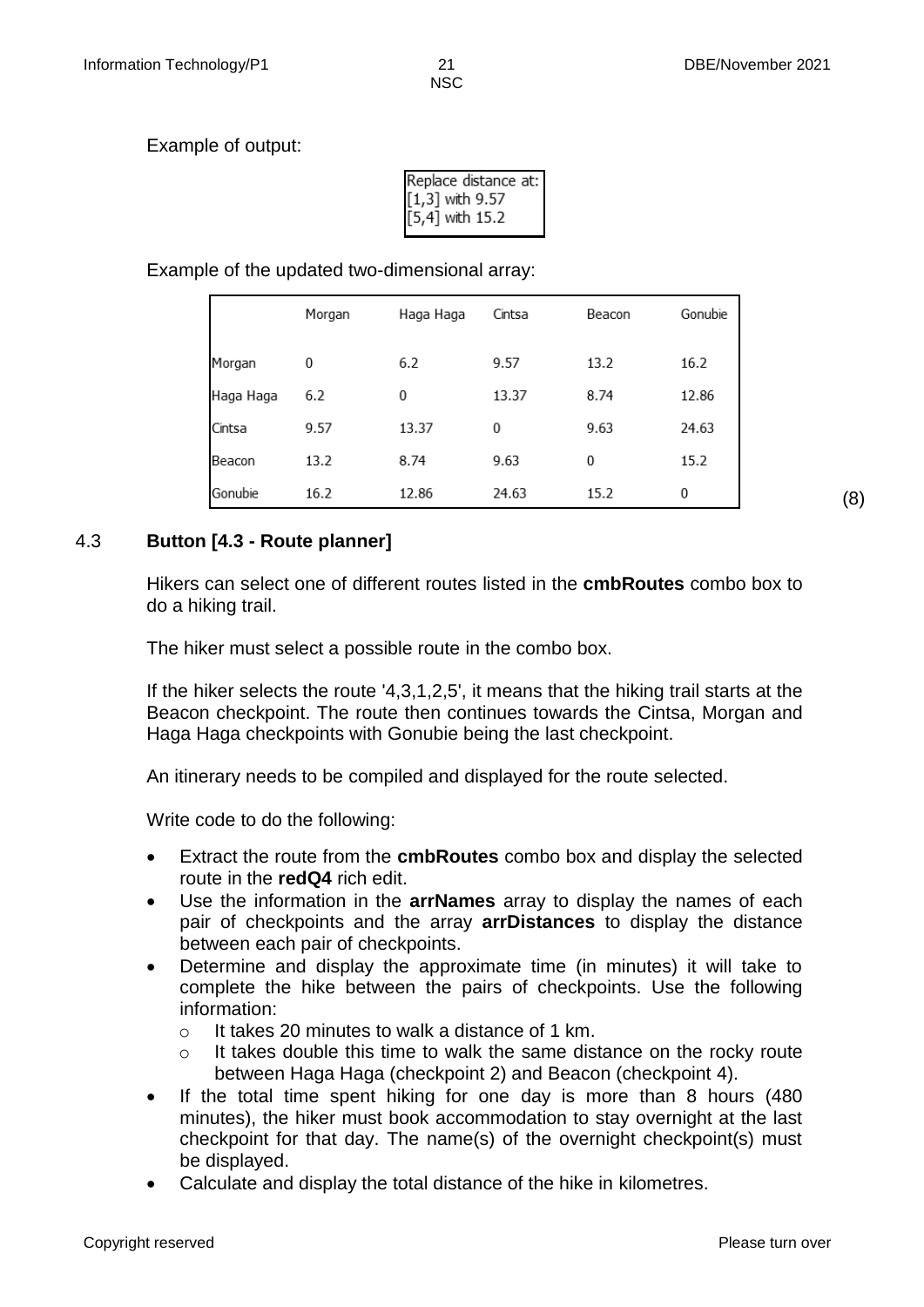Example of output if the selected route is 4,3,1,2,5:

Route: 4,3,1,2,5 Beacon to Cintsa: 9.63 (192.6 minutes) Cintsa to Morgan: 9.57 (191.4 minutes) Morgan to Haga Haga: 6.2 (124 minutes) Book at Haga Haga. Haga Haga to Gonubie: 12.86 (257.2 minutes) Total distance: 38.3 km

Example of output if the selected route is 2,4,3,5,1:

Route: 2,4,3,5,1

Haga Haga to Beacon: 8.74 (349.6 minutes) Beacon to Cintsa: 9.63 (192.6 minutes) Book at Cintsa.

Cintsa to Gonubie: 24.63 (492.6 minutes) Book at Gonubie.

Gonubie to Morgan: 16.2 (324 minutes)

Total distance: 59.2 km

Enter your examination number as a comment in the first line of the program file.

- Save your program.
- Print the code if required.

#### **TOTAL SECTION D: 30**

#### **GRAND TOTAL: 150**

(17)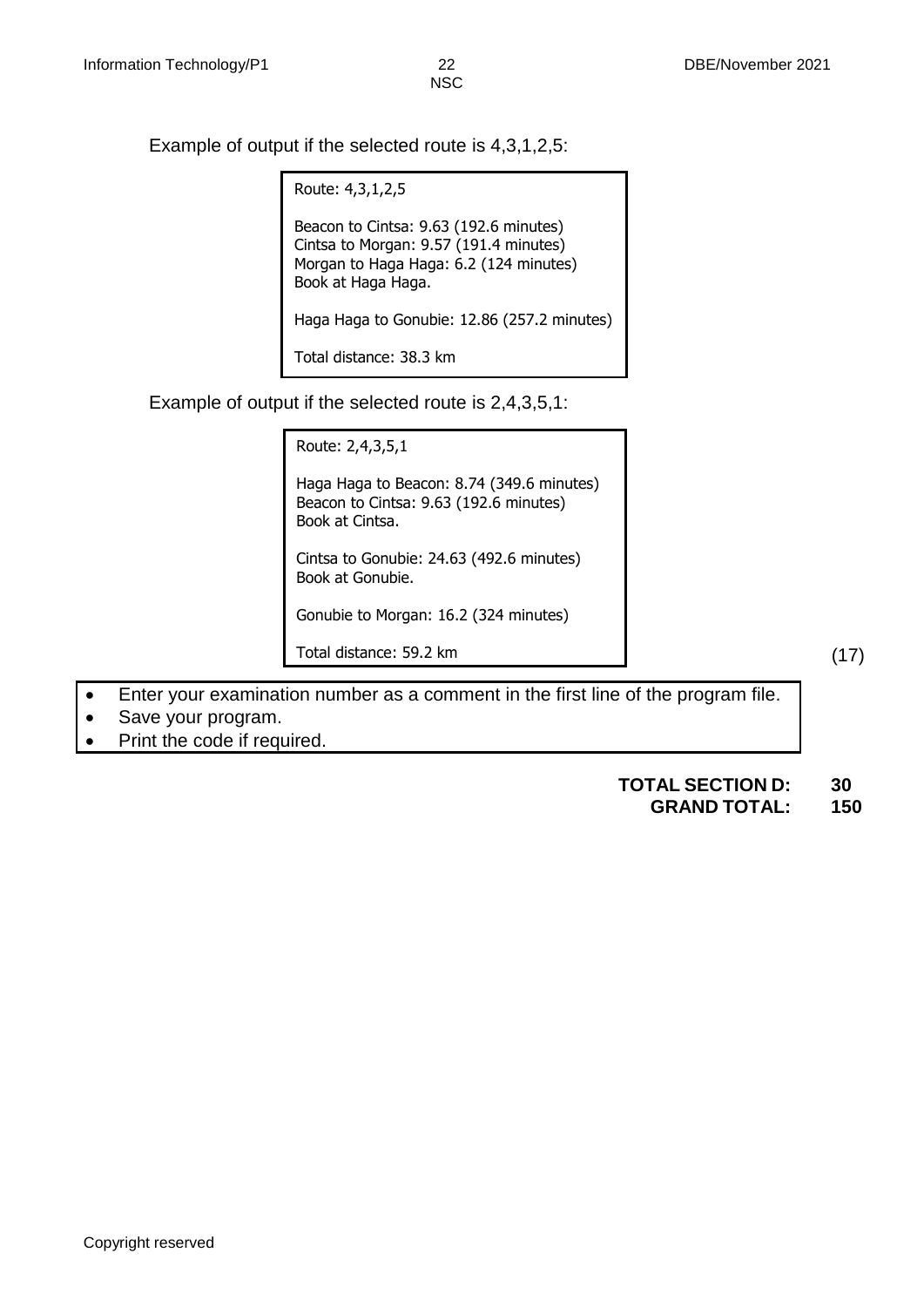# **INFORMATION TECHNOLOGY P1 (2)**

# **DATABASE INFORMATION QUESTION 2:**

The design of the database tables is as follows:

#### Table: **tblClubs**

The table contains the information of hiking clubs in different provinces.

| <b>Field name</b>    | Data type      | <b>Description</b>                                                                               |
|----------------------|----------------|--------------------------------------------------------------------------------------------------|
| ClubID (PK)          | Number         | A unique number assigned to the club                                                             |
| ClubName             | Text (20)      | The name of the hiking club                                                                      |
| <b>ClubTown</b>      | Text (25)      | The town where the club is situated                                                              |
| Province             | Text (20)      | The province where the club is situated                                                          |
| <b>SA Affiliated</b> | <b>Boolean</b> | Boolean field indicating whether the hiking club<br>is affiliated with the SA hiking club or not |
| MemFee               | Currency       | Annual membership fee                                                                            |

Example of the first ten records in the **tblClubs** table:

| tblClubs       |        |    |                                   |               |            |                    |          |
|----------------|--------|----|-----------------------------------|---------------|------------|--------------------|----------|
|                | ClubID | ÷. | ClubName<br>$\mathbf{v}$          | ClubTown<br>÷ | Province - | SA Affiliated<br>÷ | MemFee - |
| $\overline{+}$ |        |    | 1 Wild Boast Hiking               | Cradock       | ЕC         | ∨                  | R500.00  |
| $\overline{+}$ |        |    | 2 Drifting Hiking                 | Jeffreys Bay  | EC         |                    | R300.00  |
| $\overline{+}$ |        |    | 3 Mountain Free                   | Bergville     | KZN        | $\checkmark$       | R450.00  |
| $\overline{+}$ |        |    | 4 Velo Wildlife Hiking            | Winterton     | KZN        | ∨                  | R500.00  |
| $\overline{+}$ |        |    | 5 Boks Hiking                     | Boksburg      | GP         | $\checkmark$       | R350.00  |
| $\overline{+}$ |        |    | 6 Printfoot Hiking                | Pretoria      | GP         | ✓                  | R500.00  |
| $\overline{+}$ |        |    | 7 Egoli Hiking                    | Johannesburg  | GP         |                    | R300.00  |
| $\overline{+}$ |        |    | 8 Cape Adventure Hiking Cape Town |               | <b>WC</b>  | ∨                  | R500.00  |
| $\overline{+}$ |        |    | 9 Richway Ramblers                | Cape Town     | WC         | ✓                  | R450.00  |
| $\overline{+}$ |        |    | 10 Vent Int Hiking                | Cape Town     | <b>WC</b>  | ⋈                  | R300.00  |
| $\overline{+}$ |        |    | 11 Walk-a-Hike                    | Cape Town     | WC         | $\checkmark$       | R400.00  |
| $\overline{+}$ |        |    | 12 Garden Trails                  | Knysna        | <b>WC</b>  |                    | R400.00  |
| $+$            |        |    | 13 Kamma Hiking                   | Tsitstikamma  | WC         |                    | R500.00  |

#### Table: **tblMembers**

This table contains the information of members in different hiking clubs.

| <b>Field name</b>               | Data type     | <b>Description</b>                            |  |  |
|---------------------------------|---------------|-----------------------------------------------|--|--|
| MemberCode (PK)                 | Text $(7)$    | A unique code assigned to each member         |  |  |
| MemberSurname                   | Text (20)     | The surname of the member                     |  |  |
| MemberName                      | Text (20)     | The name of the member                        |  |  |
| <b>BirthDate</b>                | Date/Time     | The birthday of the member                    |  |  |
| HikesCompleted<br><b>Number</b> |               | The total number of hikes completed by the    |  |  |
|                                 |               | member                                        |  |  |
| AmountPaid                      | Currency      | The amount paid by the member towards the     |  |  |
|                                 |               | membership fee                                |  |  |
| ClubID (FK)                     | <b>Number</b> | A number that connects the member to the club |  |  |
|                                 |               | where the member is registered                |  |  |